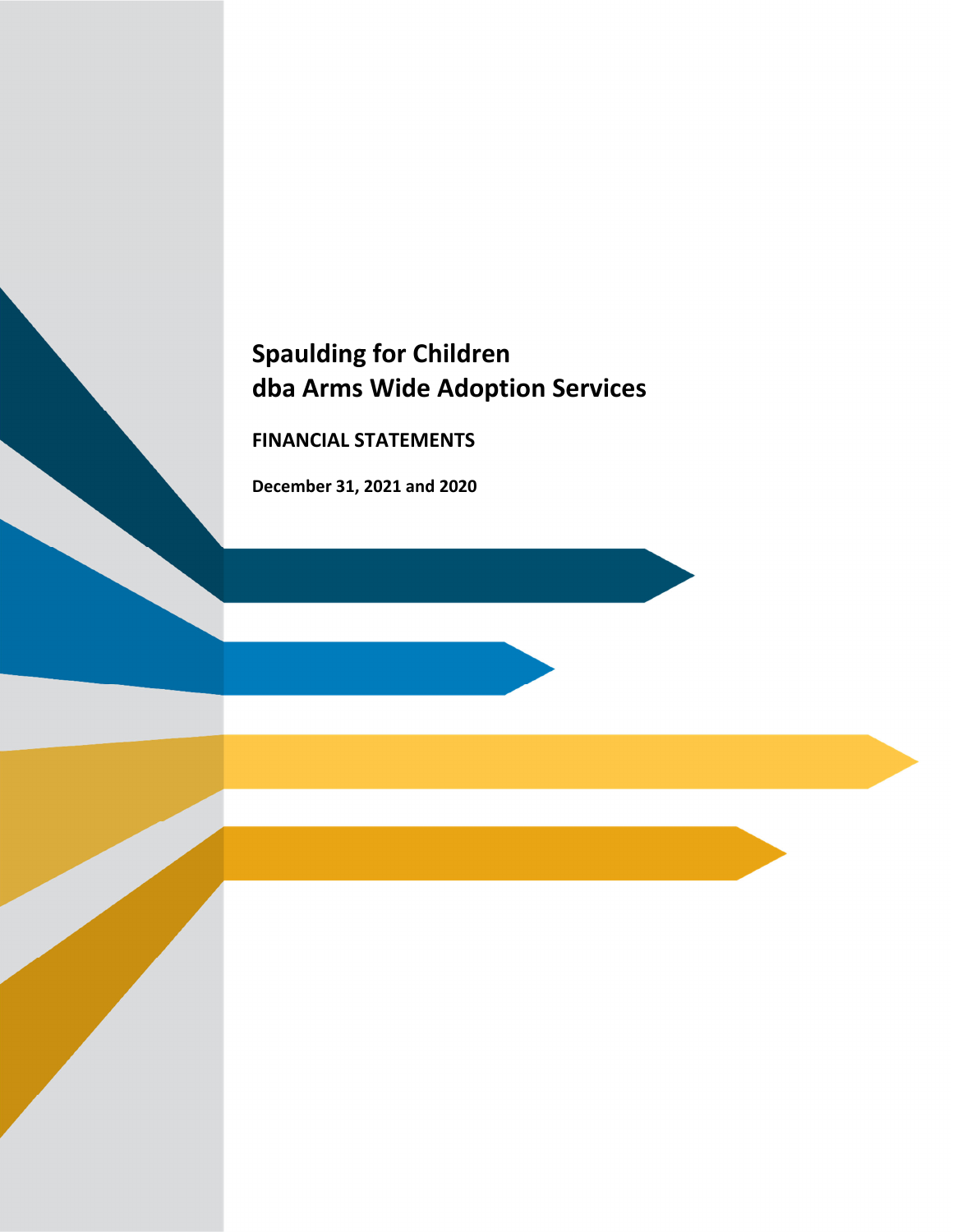### **Table of Contents**

|                             | Page |
|-----------------------------|------|
| <b>REPORT</b>               |      |
|                             |      |
| <b>FINANCIAL STATEMENTS</b> |      |
|                             | 3    |
|                             |      |
|                             | 4    |
|                             |      |
|                             | 6    |
|                             |      |
|                             | 8    |
|                             |      |
|                             | 9    |

 $\mathcal{L}_{\mathcal{A}}$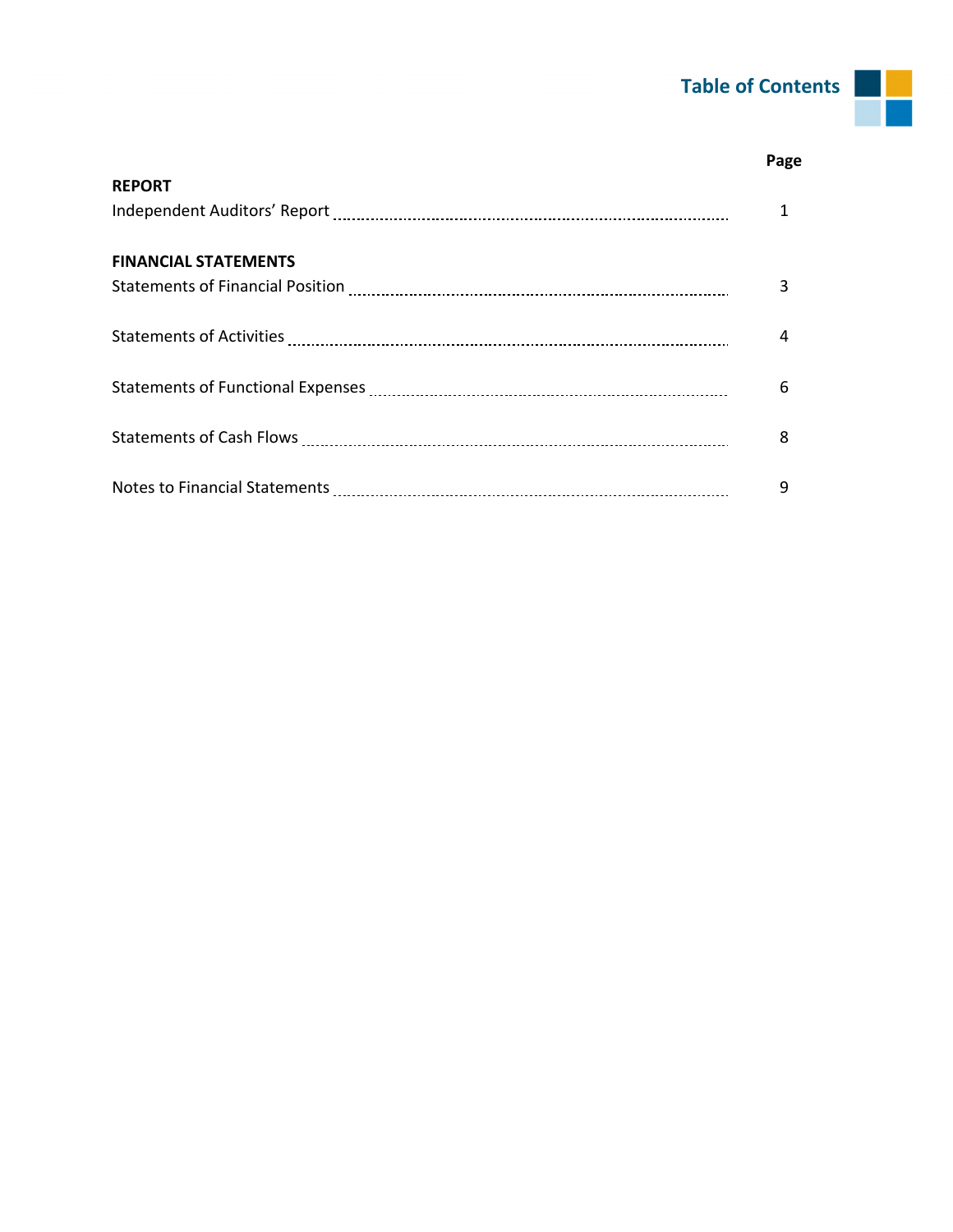

Carr, Riggs & Ingram, LLC **Two Riverway** 15th Floor Houston, TX 77056

713.621.8090 713.621.6907 (fax) CRIcpa.com

#### **INDEPENDENT AUDITORS' REPORT**

To the Board of Directors Spaulding for Children dba Arms Wide Adoption Services Houston, Texas

#### **Opinion**

We have audited the accompanying financial statements of Spaulding for Children, dba Arms Wide Adoption Services (a nonprofit organization) (the Organization), which comprise the statements of financial position as of December 31, 2021 and 2020, and the related statements of activities, functional expenses, and cash flows for the years then ended, and the related notes to the financial statements.

In our opinion, the financial statements referred to above present fairly, in all material respects, the financial position of Spaulding for Children, dba Arms Wide Adoption Services, as of December 31, 2021 and 2020, and the changes in its net assets and its cash flows for the years then ended in accordance with accounting principles generally accepted in the United States of America.

#### **Basis for Opinion**

We conducted our audits in accordance with auditing standards generally accepted in the United States of America. Our responsibilities under those standards are further described in the Auditors' Responsibilities for the Audit of the Financial Statements section of our report. We are required to be independent of the Organization and to meet our other ethical responsibilities in accordance with the relevant ethical requirements relating to our audits. We believe that the audit evidence we have obtained is sufficient and appropriate to provide a basis for our audit opinion.

#### **Responsibilities of Management for the Financial Statements**

Management is responsible for the preparation and fair presentation of the financial statements in accordance with accounting principles generally accepted in the United States of America; and for the design, implementation, and maintenance of internal control relevant to the preparation and fair presentation of financial statements that are free from material misstatement, whether due to fraud or error.

In preparing the financial statements, management is required to evaluate whether there are conditions or events, considered in the aggregate, that raise substantial doubt about the Organization's ability to continue as a going concern within one year after the date that the financial statements are available to be issued.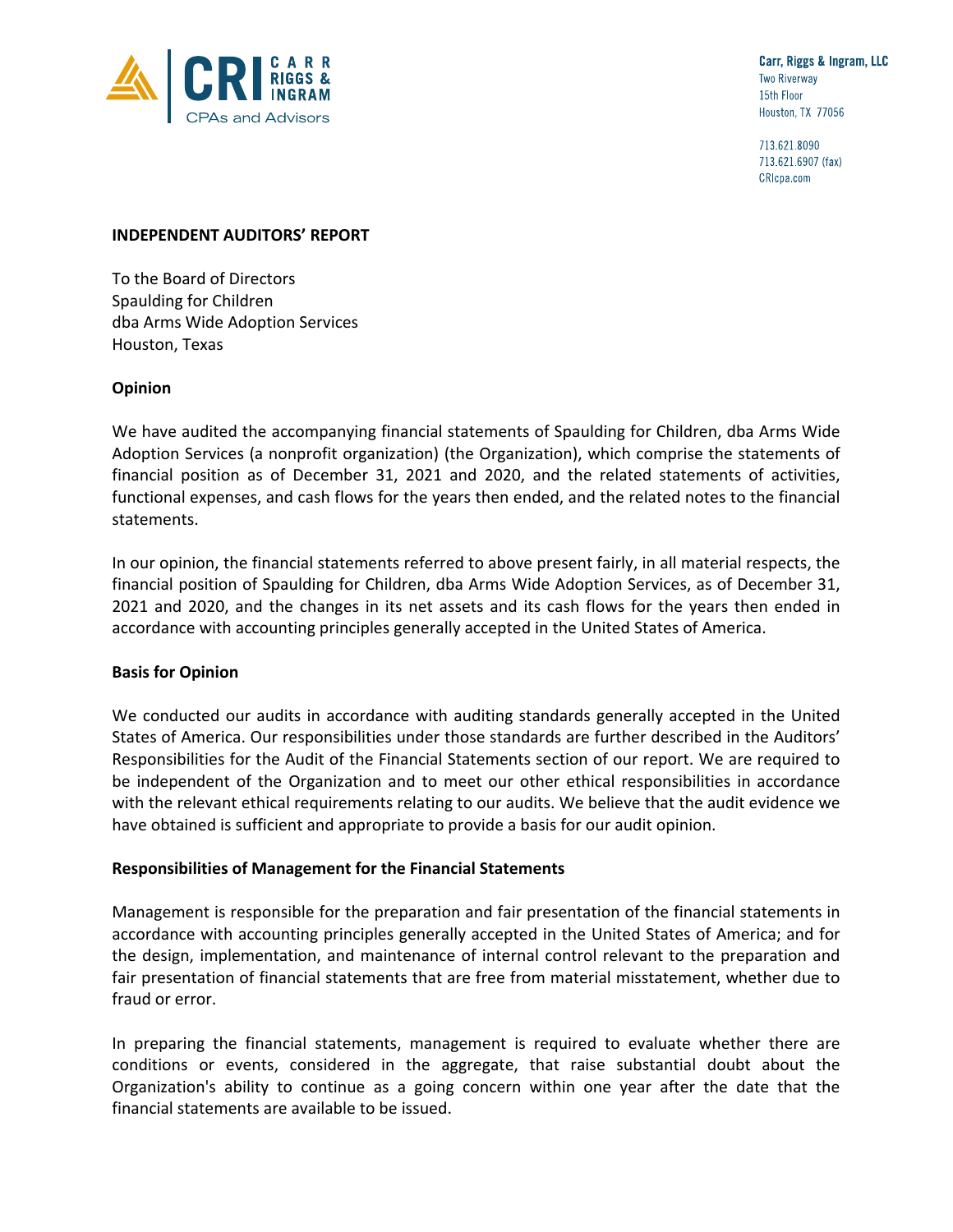#### **Auditors' Responsibilities for the Audit of the Financial Statements**

Our objectives are to obtain reasonable assurance about whether the financial statements as a whole are free from material misstatement, whether due to fraud or error, and to issue an auditors' report that includes our opinion. Reasonable assurance is a high level of assurance but is not absolute assurance and therefore is not a guarantee that an audit conducted in accordance with generally accepted auditing standards will always detect a material misstatement when it exists. The risk of not detecting a material misstatement resulting from fraud is higher than for one resulting from error, as fraud may involve collusion, forgery, intentional omissions, misrepresentations, or the override of internal control. Misstatements, including omissions, are considered material if there is a substantial likelihood that, individually or in the aggregate, they would influence the judgment made by a reasonable user based on the financial statements.

In performing an audit in accordance with generally accepted auditing standards, we:

- Exercise professional judgment and maintain professional skepticism throughout the audit.
- Identify and assess the risks of material misstatement of the financial statements, whether due to fraud or error, and design and perform audit procedures responsive to those risks. Such procedures include examining, on a test basis, evidence regarding the amounts and disclosures in the financial statements.
- Obtain an understanding of internal control relevant to the audit in order to design audit procedures that are appropriate in the circumstances, but not for the purpose of expressing an opinion on the effectiveness of the Organization's internal control. Accordingly, no such opinion is expressed.
- Evaluate the appropriateness of accounting policies used and the reasonableness of significant accounting estimates made by management, as well as evaluate the overall presentation of the financial statements.
- Conclude whether, in our judgment, there are conditions or events, considered in the aggregate, that raise substantial doubt about the Organization's ability to continue as a going concern for a reasonable period of time.

We are required to communicate with those charged with governance regarding, among other matters, the planned scope and timing of the audit, significant audit findings, and certain internal control related matters that we identified during the audit.

Carr, Riggs & Chopan, L.L.C.

Houston, Texas May 26, 2022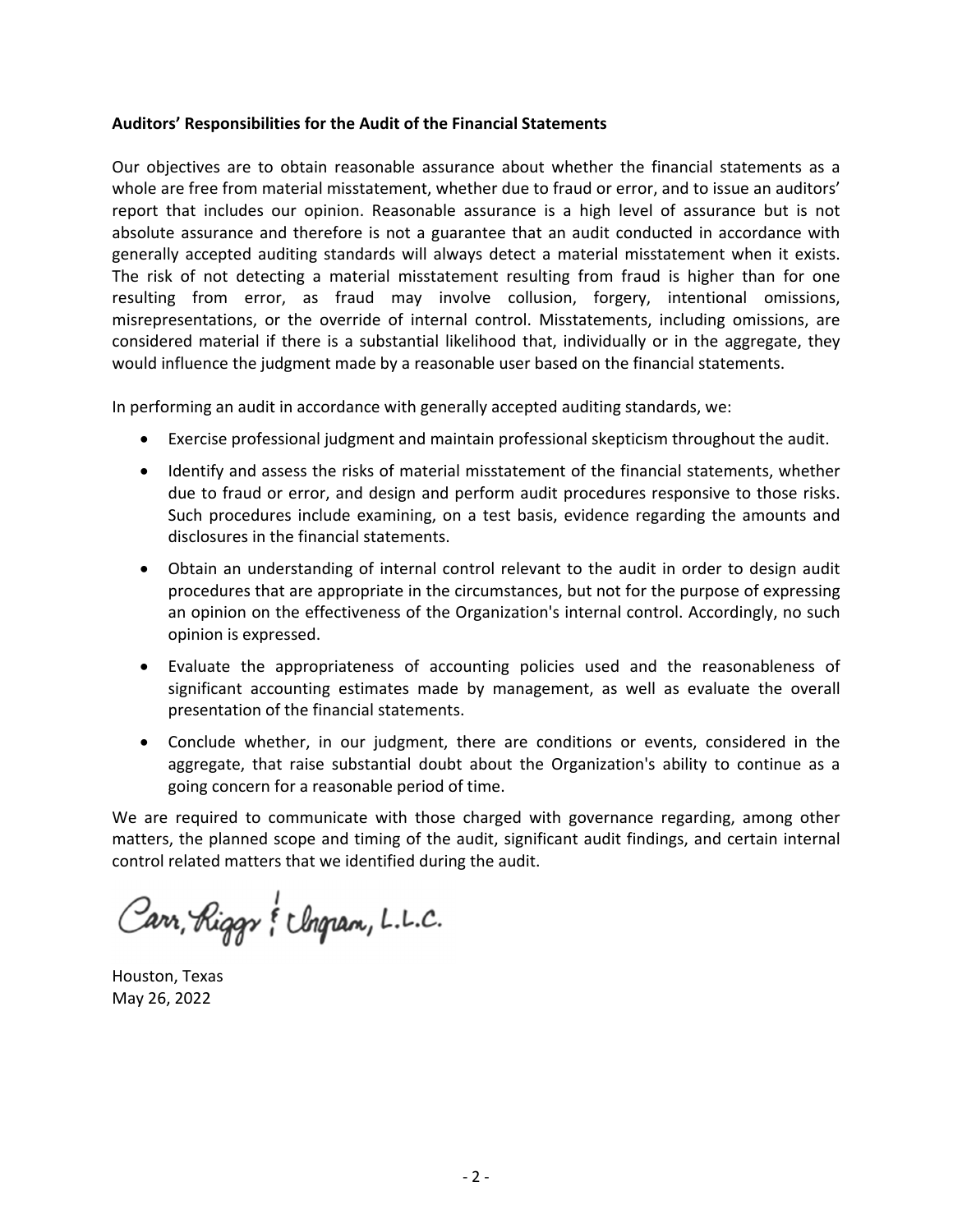### **Spaulding for Children dba Arms Wide Adoption Services Statements of Financial Position**

| December 31,                                                       | 2021               | 2020               |
|--------------------------------------------------------------------|--------------------|--------------------|
| <b>Assets</b>                                                      |                    |                    |
| <b>Current assets</b>                                              |                    |                    |
| Cash and cash equivalents                                          | \$<br>230,094      | \$<br>214,606      |
| Accounts receivable - Texas Department of Family                   |                    |                    |
| and Protective Services                                            | 539,511            | 454,757            |
| Accounts receivable - other<br>Current portion of promises to give | 17,422<br>224,974  | 15,605<br>179,422  |
| Prepaid expenses                                                   | 26,876             | 19,197             |
|                                                                    |                    |                    |
| <b>Total current assets</b>                                        | 1,038,877          | 883,587            |
|                                                                    |                    |                    |
| Other assets                                                       |                    |                    |
| Long-term portion of promises to give                              |                    | 50,000             |
| Investments                                                        | 725,126<br>39,435  | 606,211<br>45,304  |
| Property and equipment, net                                        |                    |                    |
| Total other assets                                                 | 764,561            | 701,515            |
| <b>Total assets</b>                                                | \$<br>1,803,438    | \$<br>1,585,102    |
|                                                                    |                    |                    |
| <b>Liabilities and net assets</b>                                  |                    |                    |
| <b>Current liabilities</b>                                         |                    |                    |
| Accounts payable                                                   | \$<br>159,463      | \$<br>141,142      |
| <b>Accrued liabilities</b>                                         | 70,227             | 33,401             |
|                                                                    |                    |                    |
| <b>Total liabilities</b>                                           | 229,690            | 174,543            |
|                                                                    |                    |                    |
| Net assets<br>Without donor restrictions                           |                    |                    |
| With donor restrictions                                            | 669,373<br>904,375 | 636,560<br>773,999 |
|                                                                    |                    |                    |
| Total net assets                                                   | 1,573,748          | 1,410,559          |
|                                                                    |                    |                    |
| Total liabilities and net assets                                   | \$<br>1,803,438    | \$<br>1,585,102    |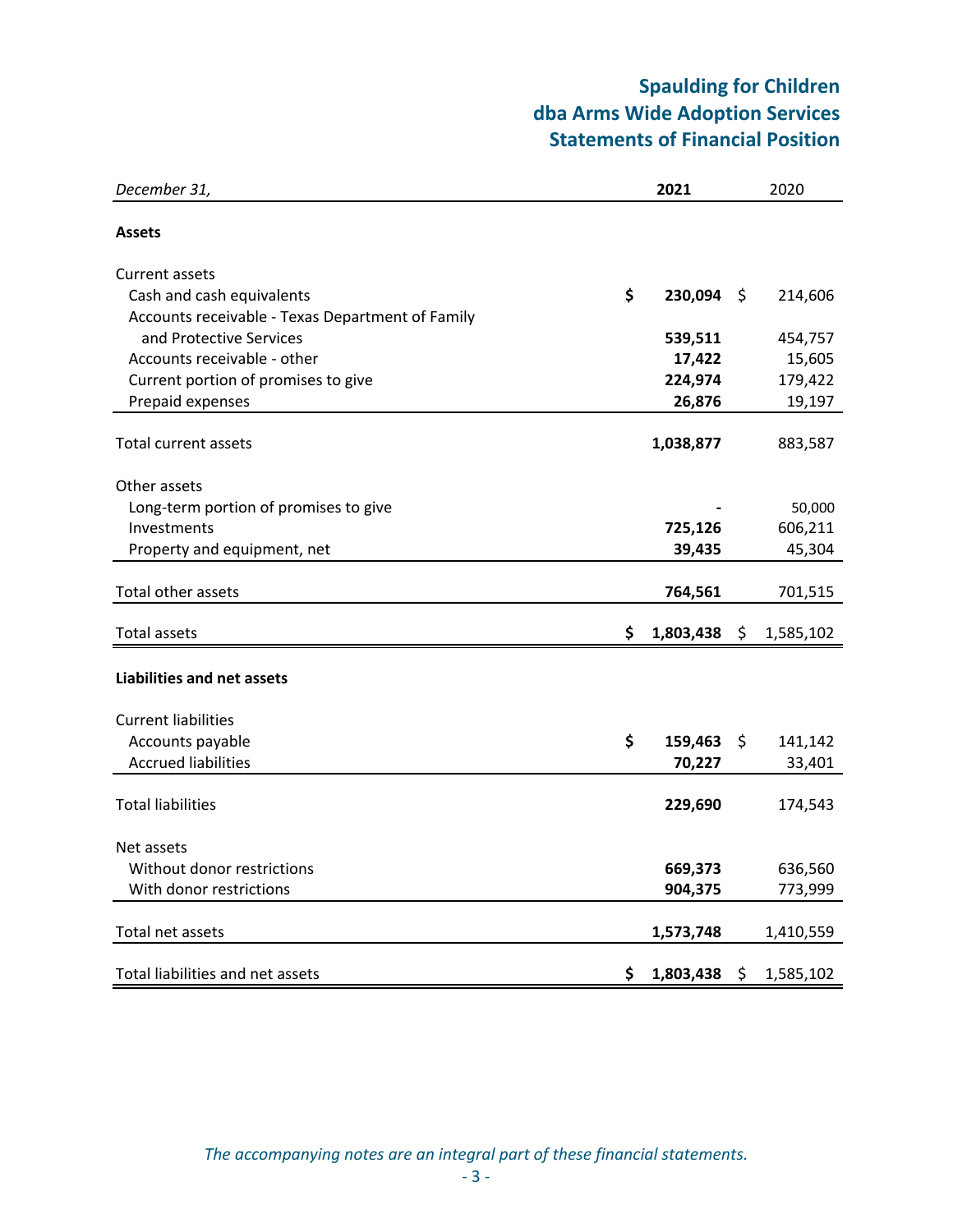## **Spaulding for Children dba Arms Wide Adoption Services Statement of Activities**

| For the year ended December 31,       |                 |               |    | 2021      |
|---------------------------------------|-----------------|---------------|----|-----------|
|                                       | Without donor   | With donor    |    |           |
|                                       | restrictions    | restrictions  |    | Total     |
| <b>Revenue and support</b>            |                 |               |    |           |
| Fees from Texas Department of Family  |                 |               |    |           |
| and Protective Services               | \$<br>2,405,245 | \$            | \$ | 2,405,245 |
| United Way allocation                 |                 | 91,166        |    | 91,166    |
| Contributions and grants              | 184,661         | 481,580       |    | 666,241   |
| Special events, net of direct         |                 |               |    |           |
| donor benefit cost of \$35,440        | 319,849         |               |    | 319,849   |
| In kind contributions                 | 7,885           |               |    | 7,885     |
| Investment return                     | 42,821          | 69,770        |    | 112,591   |
| Miscellaneous income                  | 1,000           |               |    | 1,000     |
| Net assets released from restrictions | 512,140         | (512, 140)    |    |           |
|                                       |                 |               |    |           |
| Total revenue and support             | 3,473,601       | 130,376       |    | 3,603,977 |
| <b>Expenses</b>                       |                 |               |    |           |
| Program services                      |                 |               |    |           |
| Core adoption program                 | 542,513         |               |    | 542,513   |
| Post adoption program                 | 1,251,372       |               |    | 1,251,372 |
| Post permanency program               | 321,220         |               |    | 321,220   |
| Foster care program                   | 1,030,482       |               |    | 1,030,482 |
|                                       |                 |               |    |           |
| Total program services                | 3,145,587       |               |    | 3,145,587 |
| Management and general                | 157,614         |               |    | 157,614   |
| Fundraising                           | 137,587         |               |    | 137,587   |
|                                       |                 |               |    |           |
| <b>Total expenses</b>                 | 3,440,788       |               |    | 3,440,788 |
| Change in net assets                  | 32,813          | 130,376       |    | 163,189   |
| Net assets, beginning of year         | 636,560         | 773,999       |    | 1,410,559 |
| Net assets, end of year               | \$<br>669,373   | \$<br>904,375 | \$ | 1,573,748 |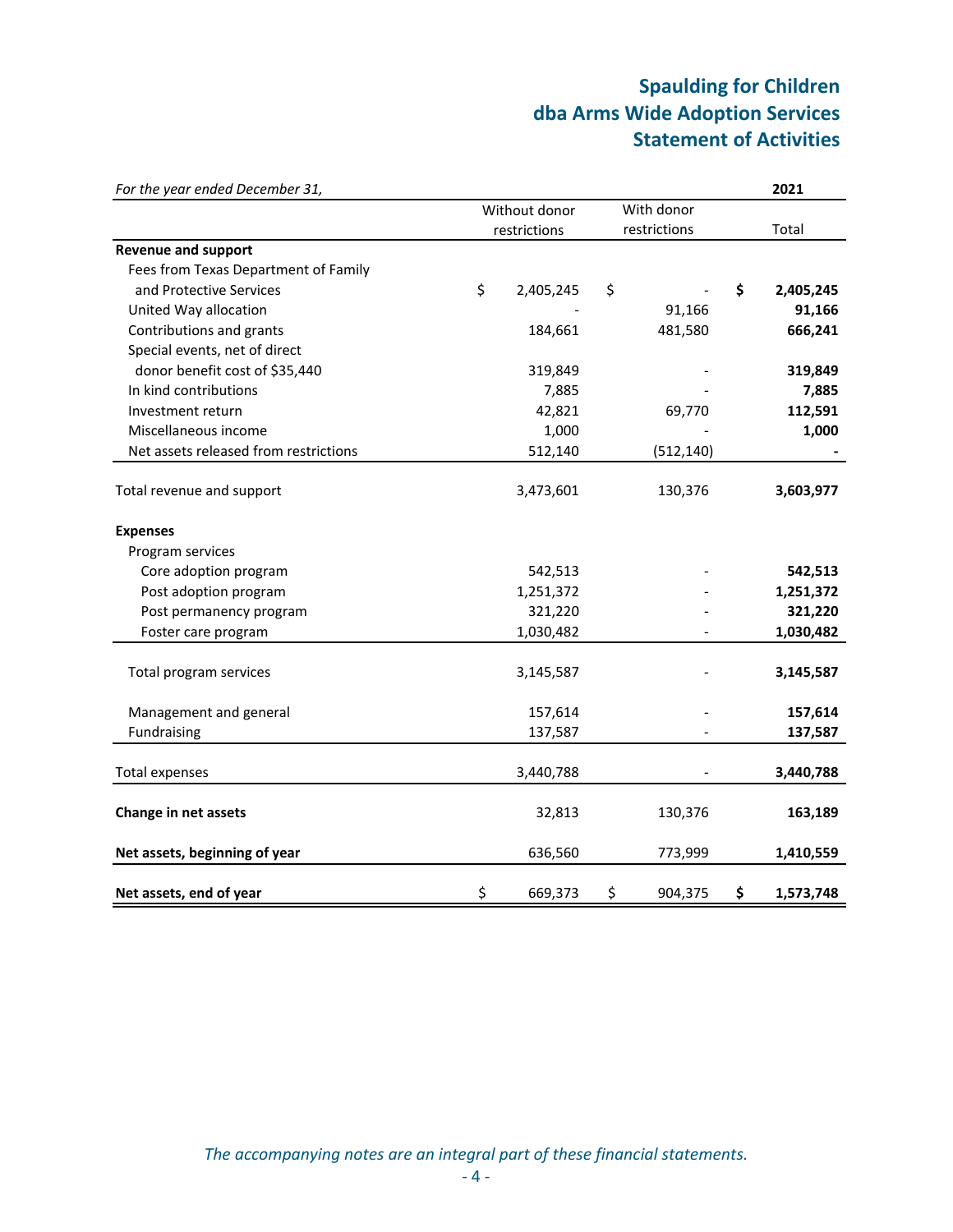## **Spaulding for Children dba Arms Wide Adoption Services Statement of Activities**

| For the year ended December 31,       |                 |               | 2020            |
|---------------------------------------|-----------------|---------------|-----------------|
|                                       | Without donor   | With donor    |                 |
|                                       | restrictions    | restrictions  | Total           |
| <b>Revenue and support</b>            |                 |               |                 |
| Fees from Texas Department of Family  |                 |               |                 |
| and Protective Services               | \$<br>1,680,378 | \$            | \$<br>1,680,378 |
| Government grant - PPP                | 294,000         |               | 294,000         |
| United Way allocation                 |                 | 162,796       | 162,796         |
| Contributions and grants              | 180,656         | 636,943       | 817,599         |
| Special events, net of direct         |                 |               |                 |
| donor benefit cost of \$12,468        | 289,720         |               | 289,720         |
| In kind contributions                 | 9,460           |               | 9,460           |
| Program service fees                  | 4,020           |               | 4,020           |
| Investment return                     | 36,638          | 66,356        | 102,994         |
| Net assets released from restrictions | 600,612         | (600, 612)    |                 |
| Total revenue and support             | 3,095,484       | 265,483       | 3,360,967       |
|                                       |                 |               |                 |
| <b>Expenses</b>                       |                 |               |                 |
| Program services                      |                 |               |                 |
| Core adoption program                 | 650,871         |               | 650,871         |
| Post adoption program                 | 868,430         |               | 868,430         |
| Post permanency program               | 291,467         |               | 291,467         |
| Foster care program                   | 790,499         |               | 790,499         |
|                                       |                 |               |                 |
| Total program services                | 2,601,267       |               | 2,601,267       |
| Management and general                | 166,776         |               | 166,776         |
| Fundraising                           | 131,308         |               | 131,308         |
|                                       |                 |               |                 |
| <b>Total expenses</b>                 | 2,899,351       |               | 2,899,351       |
| Change in net assets                  | 196,133         | 265,483       | 461,616         |
| Net assets, beginning of year         | 440,427         | 508,516       | 948,943         |
| Net assets, end of year               | \$<br>636,560   | \$<br>773,999 | \$<br>1,410,559 |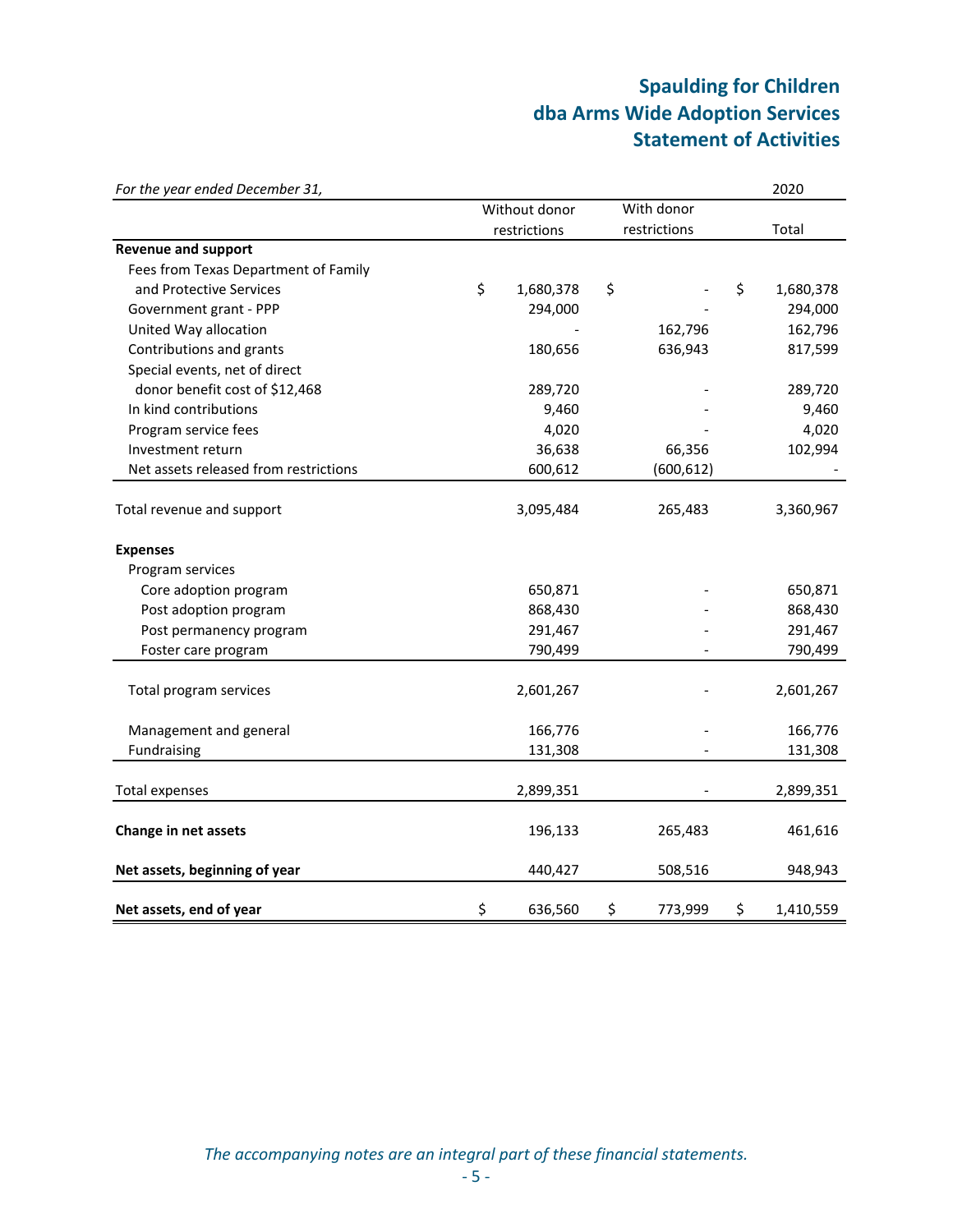### **Spaulding for Children dba Arms Wide Adoption Services Statement of Functional Expenses**

| For the year ended December 31,    |                                |                 |                                             |                                |                  |                          | 2021            |
|------------------------------------|--------------------------------|-----------------|---------------------------------------------|--------------------------------|------------------|--------------------------|-----------------|
|                                    |                                |                 | Core Adoption Post Adoption Post Permanency | <b>Foster Care</b>             | Management       |                          | Total           |
|                                    | Program                        | Program         | Program                                     | Program                        | and General      | Fundraising              | <b>Expenses</b> |
| Conference and meetings            | \$<br>$\overline{\phantom{a}}$ | \$<br>239       | \$<br>$\overline{\phantom{0}}$              | \$<br>$\overline{\phantom{0}}$ | \$<br>$1,491$ \$ | 67                       | \$<br>1,797     |
| Depreciation                       | 3,642                          | 4,080           | 1,624                                       | 2,177                          | 221              | 165                      | 11,909          |
| Equipment                          | 997                            | 2,442           | 253                                         | 638                            | 1,766            | 6,029                    | 12,125          |
| Foster care and respite assistance | 75                             | 56,745          | 27,472                                      | 454,413                        |                  | $\overline{\phantom{a}}$ | 538,705         |
| Insurance                          | 6,980                          | 11,836          | 3,035                                       | 6,373                          | 4,959            | 910                      | 34,093          |
| Membership dues                    | 1,005                          | 1,615           | 350                                         | 1,026                          | 390              | 460                      | 4,846           |
| Occupancy costs                    | 43,989                         | 85,776          | 27,459                                      | 54,846                         | 10,958           | 13,121                   | 236,149         |
| Other                              | 10                             | 172             | 613                                         | 3,029                          | 1,467            | 42,266                   | 47,557          |
| Postage                            | 183                            | 1,794           | 537                                         | 506                            | 1,601            | 1,459                    | 6,080           |
| Printing and publications          | 182                            | 453             | 55                                          | 336                            | 4,560            | 5,372                    | 10,958          |
| Professional fees                  | 44,359                         | 435,158         | 48,581                                      | 26,309                         | 12,382           | 12,782                   | 579,571         |
| Salaries and related expenses      | 401,545                        | 614,996         | 196,688                                     | 442,537                        | 110,270          | 81,407                   | 1,847,443       |
| Scholarships and awards            |                                | 1,200           |                                             |                                |                  |                          | 1,200           |
| <b>Supplies</b>                    | 8,234                          | 13,959          | 6,788                                       | 7,482                          | 3,546            | 6,724                    | 46,733          |
| Telephone                          | 13,646                         | 17,402          | 4,188                                       | 10,508                         | 2,566            | 1,406                    | 49,716          |
| Travel                             | 17,666                         | 3,505           | 3,577                                       | 20,302                         | 1,437            | 859                      | 47,346          |
| Total expenses                     | 542,513                        | 1,251,372       | 321,220                                     | 1,030,482                      | 157,614          | 173,027                  | 3,476,228       |
| Less direct donor benefit expenses |                                |                 |                                             |                                |                  | (35, 440)                | (35, 440)       |
| <b>Total</b>                       | \$<br>542,513                  | \$<br>1,251,372 | 321,220<br>\$                               | 1,030,482<br>\$                | 157,614<br>\$    | 137,587<br>-Ś            | 3,440,788       |

#### *The accompanying notes are an integral part of these financial statements.*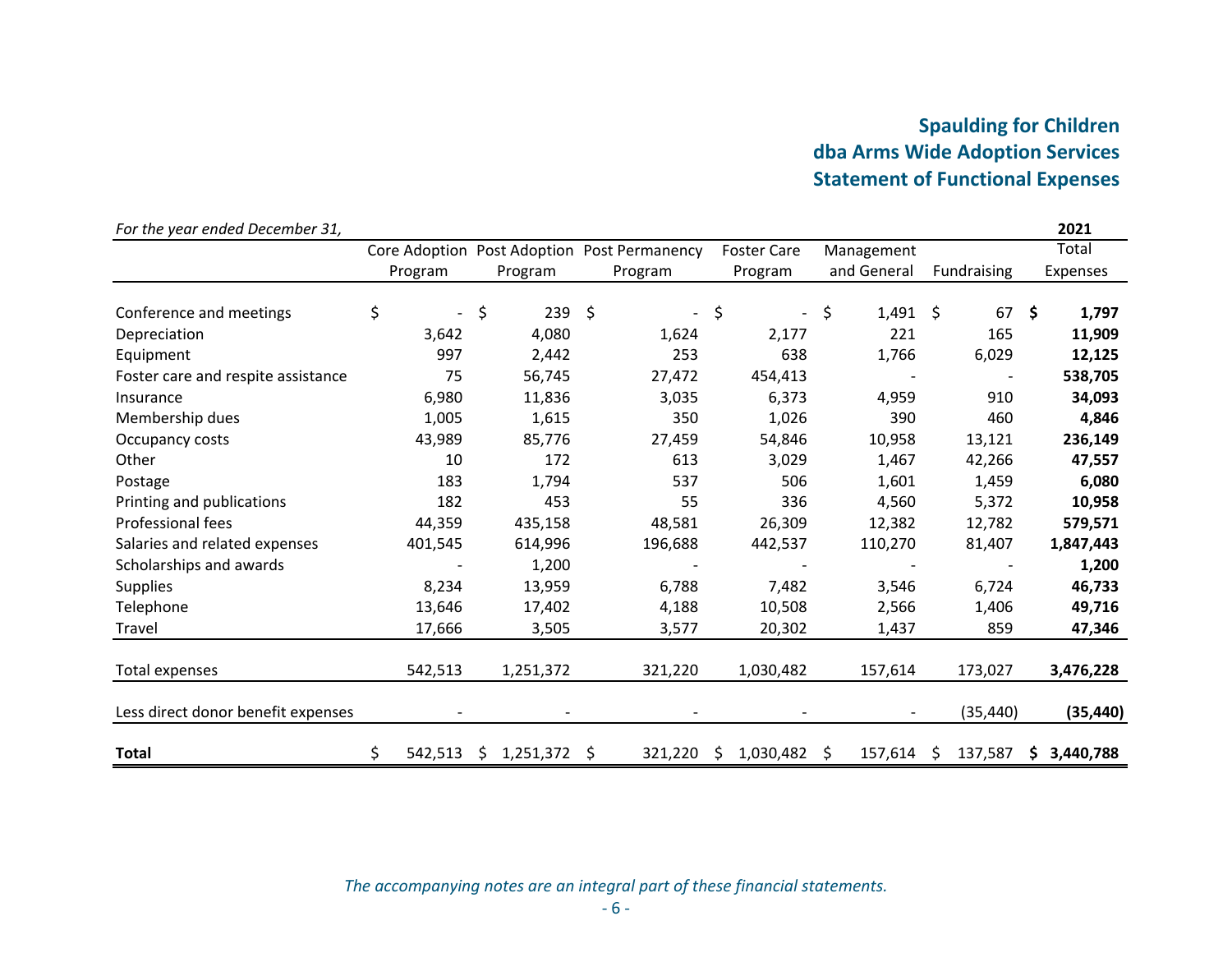### **Spaulding for Children dba Arms Wide Adoption Services Statement of Functional Expenses**

| For the year ended December 31,    |                  |                    |                |                                             |    |                    |             |            |             |                          |          | 2020        |
|------------------------------------|------------------|--------------------|----------------|---------------------------------------------|----|--------------------|-------------|------------|-------------|--------------------------|----------|-------------|
|                                    |                  |                    |                | Core Adoption Post Adoption Post Permanency |    | <b>Foster Care</b> |             | Management |             |                          |          | Total       |
|                                    | Program          |                    | Program        | Program                                     |    | Program            | and General |            | Fundraising |                          | Expenses |             |
| Conference and meetings            | \$<br>700        | $\ddot{\varsigma}$ | $\blacksquare$ | \$<br>$\overline{\phantom{a}}$              | \$ |                    |             | \$737 \$   |             | $\sim$                   | \$       | 1,437       |
| Depreciation                       | 3,661            |                    | 1,826          | 888                                         |    | 1,569              |             | 152        |             | 114                      |          | 8,210       |
| Equipment                          | 2,061            |                    | 2,203          | 402                                         |    | 798                |             | 1,184      |             | 5,562                    |          | 12,210      |
| Foster care and respite assistance |                  |                    | 32,969         | 30,818                                      |    | 274,879            |             |            |             | $\overline{\phantom{a}}$ |          | 338,666     |
| Insurance                          | 8,964            |                    | 9,520          | 3,187                                       |    | 6,155              |             | 4,797      |             | 898                      |          | 33,521      |
| Membership dues                    | 1,414            |                    | 1,076          | 376                                         |    | 894                |             | 552        |             | 255                      |          | 4,567       |
| Occupancy costs                    | 52,695           |                    | 58,272         | 17,923                                      |    | 57,714             |             | 17,211     |             | 12,070                   |          | 215,885     |
| Other                              | 47               |                    | 408            | 1,244                                       |    | 420                |             | 2,189      |             | 17,448                   |          | 21,756      |
| Postage                            | 515              |                    | 1,781          | 755                                         |    | 517                |             | 1,756      |             | 1,345                    |          | 6,669       |
| Printing and publications          | 192              |                    | 449            | 123                                         |    | 143                |             | 3,397      |             | 2,266                    |          | 6,570       |
| Professional fees                  | 40,597           |                    | 284,016        | 35,054                                      |    | 22,433             |             | 16,710     |             | 12,582                   |          | 411,392     |
| Salaries and related expenses      | 499,739          |                    | 429,776        | 186,431                                     |    | 396,513            |             | 111,035    |             | 81,366                   |          | 1,704,860   |
| <b>Supplies</b>                    | 7,053            |                    | 27,888         | 5,969                                       |    | 10,769             |             | 4,104      |             | 8,444                    |          | 64,227      |
| Telephone                          | 15,294           |                    | 14,062         | 5,135                                       |    | 9,148              |             | 2,515      |             | 1,361                    |          | 47,515      |
| Travel                             | 17,939           |                    | 4,184          | 3,162                                       |    | 8,547              |             | 437        |             | 65                       |          | 34,334      |
| Total expenses                     | 650,871          |                    | 868,430        | 291,467                                     |    | 790,499            |             | 166,776    |             | 143,776                  |          | 2,911,819   |
| Less direct donor benefit expenses |                  |                    |                |                                             |    |                    |             |            |             | (12, 468)                |          | (12, 468)   |
| <b>Total</b>                       | \$<br>650,871 \$ |                    | 868,430        | \$<br>291,467                               | S  | 790,499            | S           | 166,776    | Ŝ           | 131,308                  |          | \$2,899,351 |

*The accompanying notes are an integral part of these financial statements.*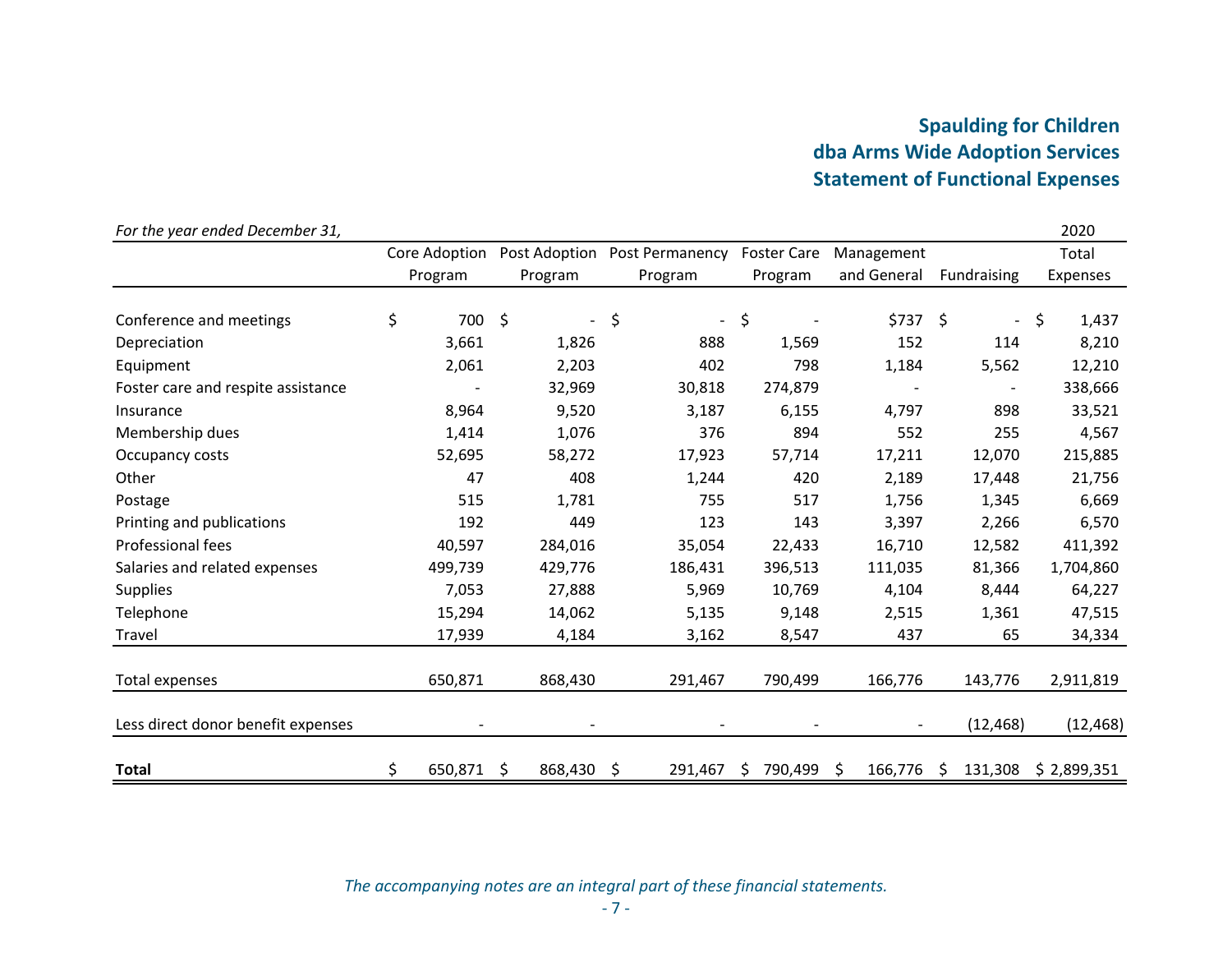### **Spaulding for Children dba Arms Wide Adoption Services Statements of Cash Flows**

| For the years ended December 31,                      | 2021          | 2020          |
|-------------------------------------------------------|---------------|---------------|
|                                                       |               |               |
| <b>Operating activities</b>                           |               |               |
| Change in net assets                                  | \$<br>163,189 | \$<br>461,616 |
| Adjustments to reconcile change in net assets to      |               |               |
| net cash used in operating activities                 |               |               |
| Contributions restricted for endowments               | (50,000)      | (100,000)     |
| Realized and unrealized gains on investments          | (106, 297)    | (96, 460)     |
| Depreciation                                          | 11,909        | 8,210         |
| Changes in operating assets and liabilities           |               |               |
| Accounts receivable - Texas Department of Family      |               |               |
| and Protective Services                               | (84, 754)     | (251, 205)    |
| Accounts receivable - other                           | (1, 817)      | (5,978)       |
| Promises to give                                      | 4,448         | (59, 819)     |
| Prepaid expenses                                      | (7,679)       | 708           |
| Accounts payable and accrued liabilities              | 55,147        | 59,732        |
| Deferred rent liability                               |               | (18, 521)     |
|                                                       |               |               |
| Net cash used in operating activities                 | (15, 854)     | (1,717)       |
| <b>Investing activities</b>                           |               |               |
| Reinvestment of dividends                             | (6, 294)      | (6, 534)      |
| Purchases of investments                              | (50,000)      | (100,000)     |
| Proceeds from sale of investments                     | 43,676        | 12,968        |
| Purchases of property and equipment                   | (6,040)       | (19, 529)     |
|                                                       |               |               |
| Net cash used in investing activities                 | (18, 658)     | (113,095)     |
| <b>Financing activities</b>                           |               |               |
| Proceeds from contributions restricted for endowments | 50,000        | 100,000       |
|                                                       |               |               |
| Net change in cash and cash equivalents               | 15,488        | (14, 812)     |
| Cash and cash equivalents, beginning of year          | 214,606       | 229,418       |
|                                                       |               |               |
| Cash and cash equivalents, end of year                | \$<br>230,094 | \$<br>214,606 |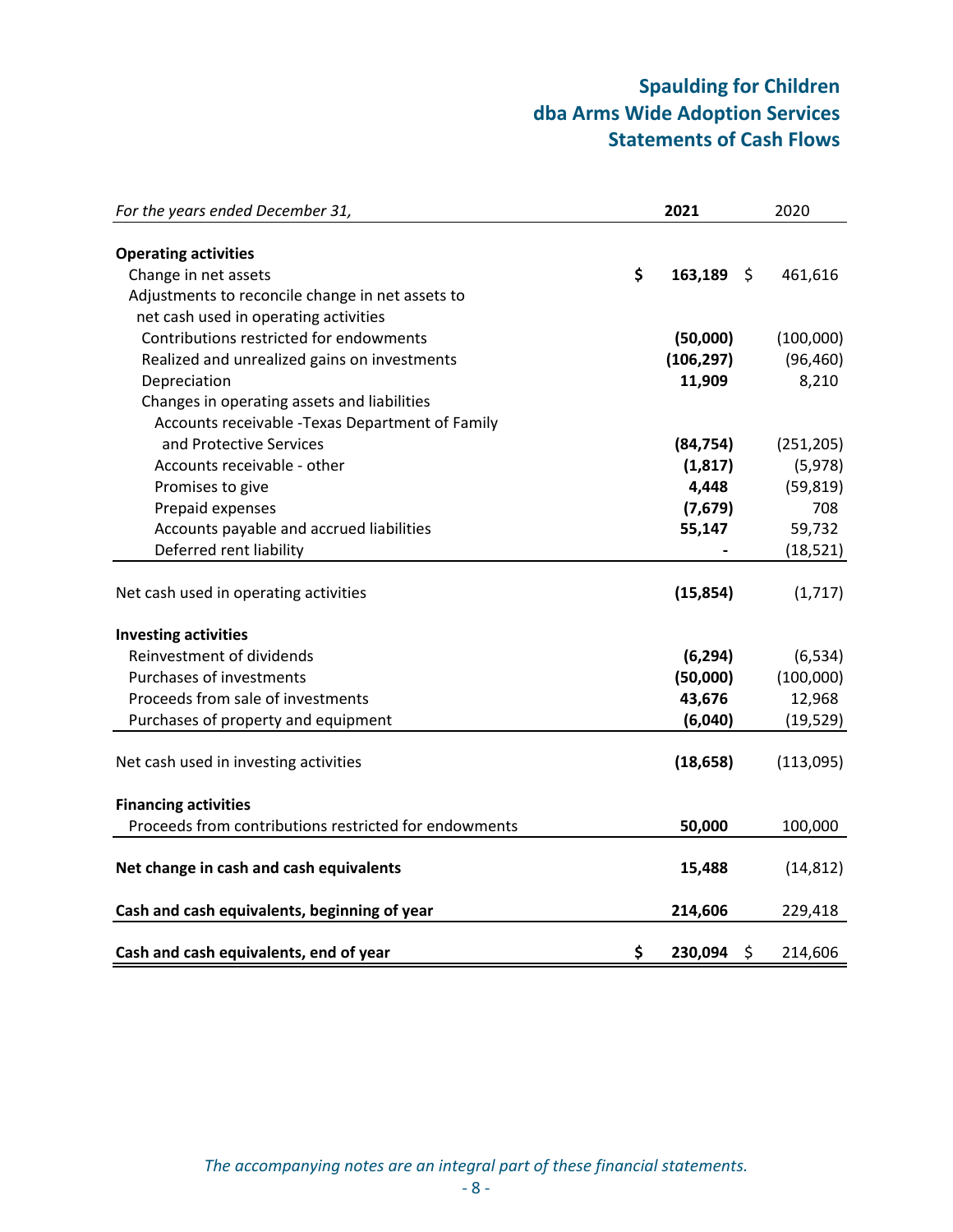#### **Note 1: ORGANIZATION**

Since 1977, Spaulding for Children, dba Arms Wide Adoption Services (the Organization), has been expertly and compassionately transforming the lives of children in foster care by finding them safe and nurturing adoptive families. Taking the time to understand the needs of the individual child, find the right family and provide attentive guidance and support through placement and beyond has allowed the Organization to successfully place more than 2,200 children in permanent homes. Spaulding for Children's warm, personal and honest approach guides children and families in Houston and South Texas through the complex journey of adoption to the celebration of a family fulfilled.

Effective May 1, 2017, Spaulding for Children filed with the State of Texas to assume the name Arms Wide Adoption Services. Additional information on the Organization may be found at www.armswide.org.

#### **Note 2: SUMMARY OF SIGNIFICANT ACCOUNTING POLICIES**

#### *Basis of Accounting*

The accompanying financial statements have been prepared on the accrual basis of accounting in accordance with accounting principles generally accepted in the United States of America (U.S. GAAP). The Financial Accounting Standards Board (FASB) provides authoritative guidance regarding U.S. GAAP through the Accounting Standards Codification (ASC) and related Accounting Standards Updates (ASUs).

#### *Use of Estimates*

The preparation of U.S. GAAP financial statements requires management to make estimates and assumptions that affect the reported amounts of assets and liabilities and changes therein, and disclosure of contingent assets and liabilities at the date of the financial statements and the reported amounts of revenue and expenses during the reporting period. Actual results could differ from those estimates.

#### *Fair Value Considerations*

The Organization uses fair value to measure certain financial and nonfinancial assets and liabilities. Fair value is defined as the price that would be received for an asset or paid to transfer a liability in an orderly transaction between market participants. The fair value hierarchy established and prioritized fair value measurements into three levels based on the nature of the inputs. The hierarchy gives the highest priority to inputs based on market data from independent sources (observable inputs‐Level 1) and the lowest priority to a reporting entity's internal assumptions based upon the best information available when external market data is limited or unavailable (unobservable inputs‐Level 3).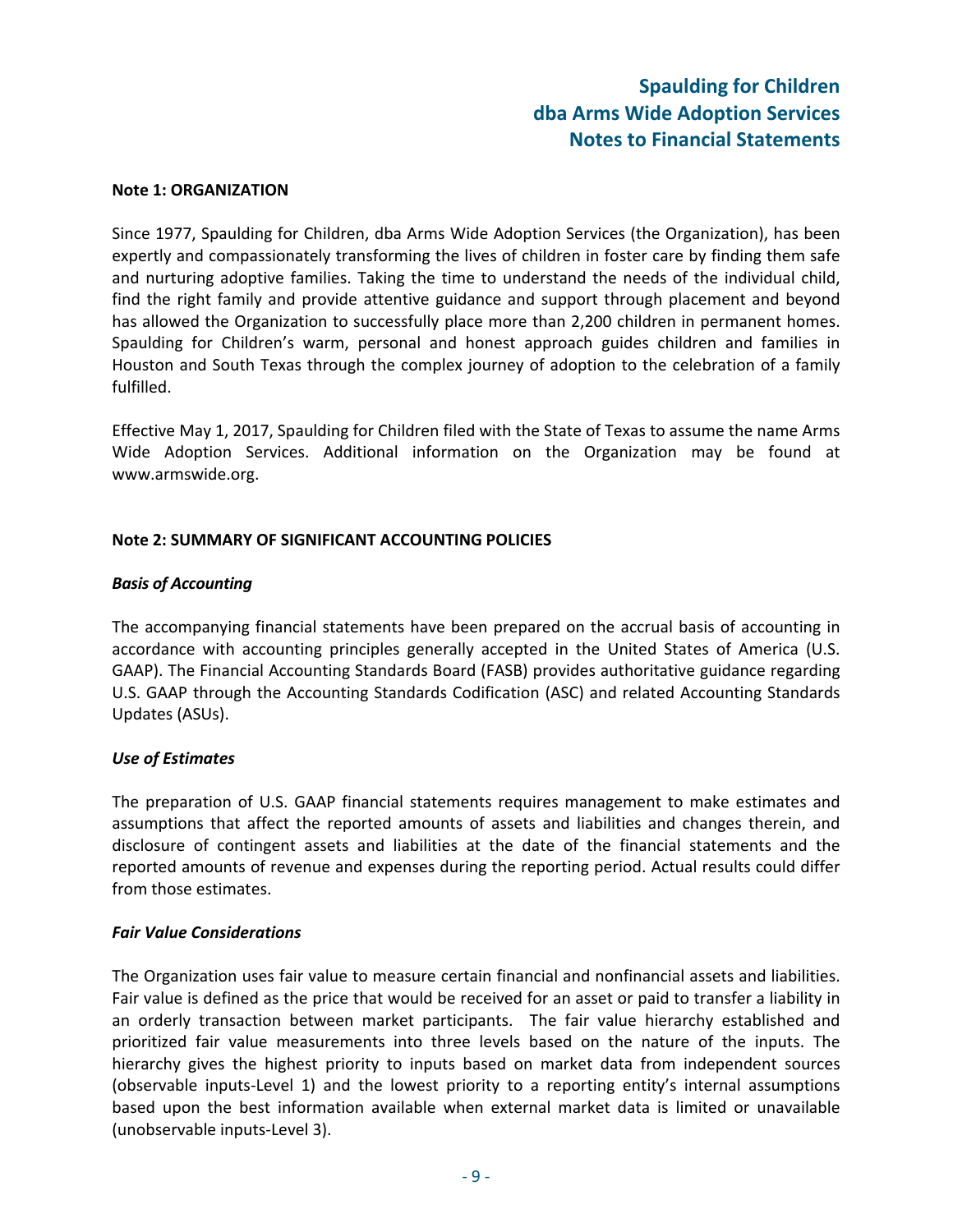#### **Note 2: SUMMARY OF SIGNIFICANT ACCOUNTING POLICIES (Continued)**

The fair value option allows entities to choose, at specified election dates, to measure eligible financial assets and financial liabilities at fair value that are not otherwise required to be measured at fair value. If an organization elects the fair value option for an eligible item, changes in that item's fair value in subsequent reporting periods must be recognized in current earnings. The Organization did not elect the fair value option for the measurement of any eligible assets or liabilities.

The Organization's financial instruments (primarily cash and cash equivalents, receivables and liabilities) are carried in the financial statements at amounts that reasonably approximate fair value.

#### *Cash Equivalents*

Cash and cash equivalents include cash and all highly liquid investments with an original maturity of 90 days or less.

#### *Accounts Receivable and Promises to Give*

The Organization considers all accounts receivable to be fully collectible; accordingly, no allowance for doubtful accounts has been established. If amounts become uncollectible, they will be charged to operations when that determination has been made.

Promises to give are recorded as revenue in the year they are received unless they are conditional promises to give. Conditional promises to give are not included as revenue until the conditions have been substantially met. Promises to give that are expected to be collected within one year are recorded at net realizable value. Amounts that are expected to be collected in future years are discounted to estimate the present value of future cash flows, if material.

#### *Investments*

Investments are recorded at fair value based on quoted market price. The net change in unrealized appreciation or depreciation of investments during the year is recorded as investment return in net assets without donor restrictions in the statements of activities unless the use of the return is limited by donor-imposed restrictions. Investment return whose use is restricted by the donor is reported as an increase (decrease) in net assets with donor restrictions.

#### *Property and Equipment*

Property and equipment are recorded at cost, or in the case of donated property, at the approximate fair value at the date of donation. Depreciation is provided on a straight‐line basis over the estimated useful lives which range from five to twenty years.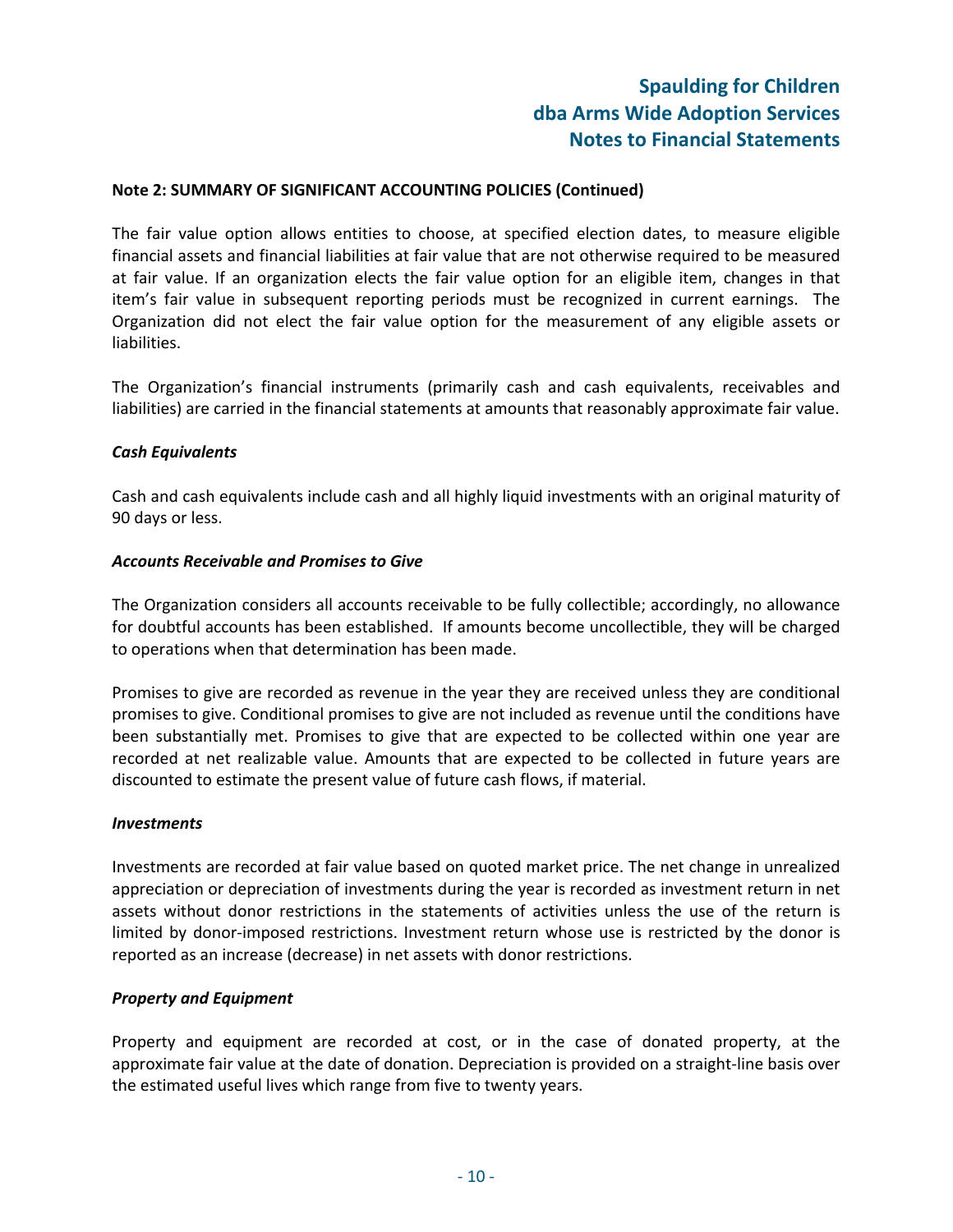#### **Note 2: SUMMARY OF SIGNIFICANT ACCOUNTING POLICIES (Continued)**

#### *Net Assets*

The Organization reports information regarding its financial position and activities according to two classes of net assets that are based upon the existence or absence of restrictions on use that are placed by its donors: net assets without donor restrictions and net assets with donor restrictions.

Net assets without donor restrictions are resources available to support operations and not subject to donor restrictions. The only limits on the use of net assets without donor restrictions are the broad limits resulting from the nature of the Organization, the environment in which it operates, the purposes specified in its corporate documents and its application for tax-exempt status, and any limits resulting from contractual agreements with creditors and others that are entered into in the course of its operations.

Net assets with donor restrictions are resources that are subject to donor-imposed restrictions. Some restrictions are temporary in nature, such as those that are restricted by a donor for use for a particular purpose or in a particular future period. Other restrictions may be perpetual in nature; such as those that are restricted by a donor that the resources be maintained in perpetuity.

When a donor's restriction is satisfied, either by using the resources in the manner specified by the donor or by the passage of time, the expiration of the restriction is reported in the financial statements by reclassifying the net assets from net assets with donor restrictions to net assets without donor restrictions.

#### *Revenue Recognition*

### State contracts and grants

A portion of the Organization's revenue is derived from state contracts and grants, which are conditioned upon certain performance requirements and/ or the incurrence of allowable qualifying expenses. Amounts received are recognized as revenue when the Organization has incurred expenditures in compliance with specific contract or grant provisions. Amounts received prior to incurring qualifying expenditures are reported as refundable advances in the statements of financial position, of which the Organization had none at December 31, 2021 and 2020, respectively. At December 31, 2021, the Organization received cost-reimbursable grants of \$1,717,466 of which \$1,223,945 had not been recognized at December 31, 2021 as qualifying expenditures had not yet been incurred.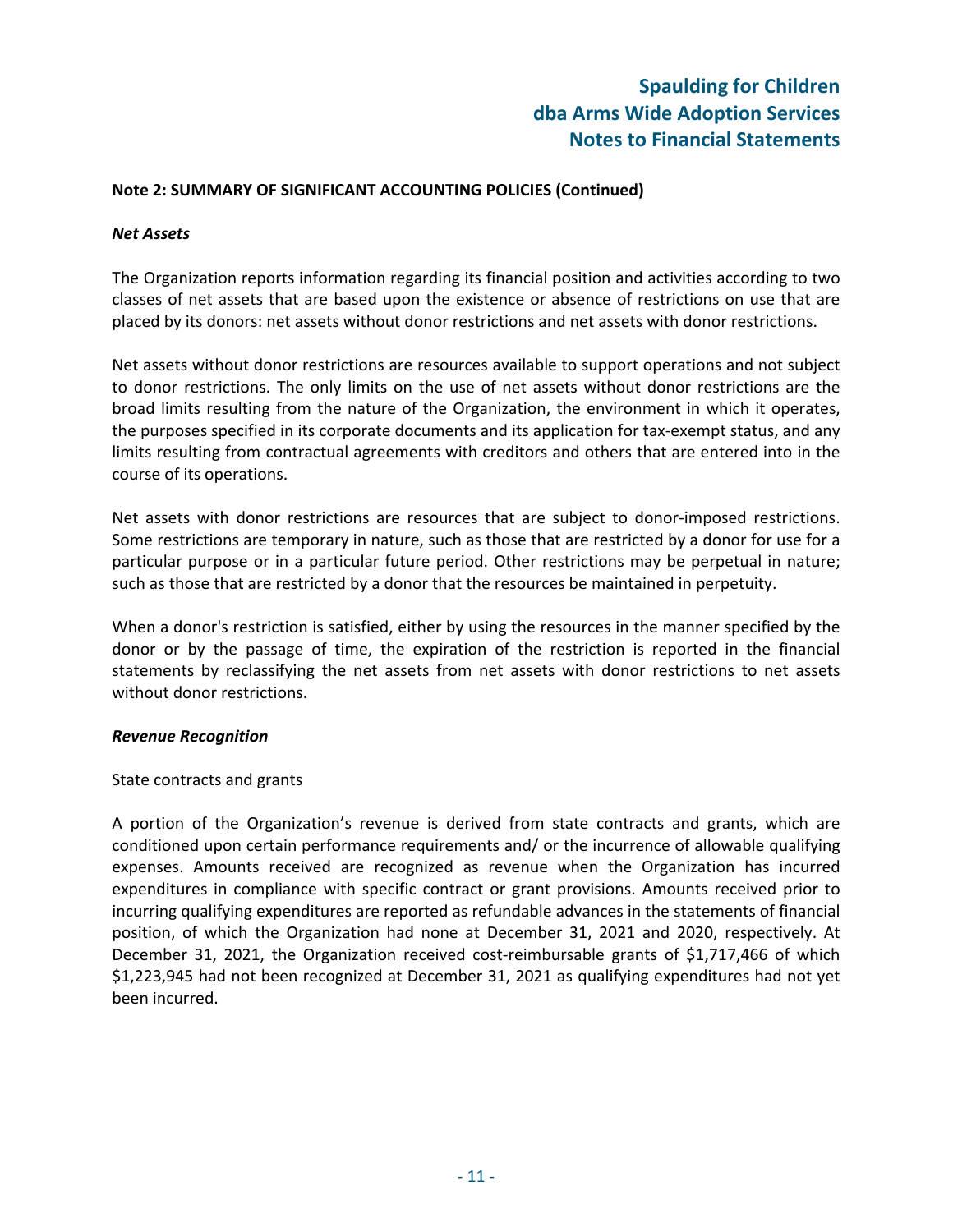#### **Note 2: SUMMARY OF SIGNIFICANT ACCOUNTING POLICIES (Continued)**

#### *Contributions*

Contributions are recognized when cash, other assets, an unconditional promise to give, or notification of a beneficial interest is received. Conditional promises to give are not recognized until the conditions on which they depend have been substantially met or the donor has explicitly released the restriction. Contributions received with donor‐imposed conditions and restrictions that are met in the same reporting period are reported as support without donor restrictions and increase net assets without donor restrictions.

Special event revenue represents the amount paid by donors, sponsors, and attendees of a fundraising event. Ticket sales include elements of both contributions and exchange transactions and are recorded when the event occurs. Cost of direct donor benefits provided represents the costs of goods and services provided in exchange for the amount paid by event attendees. For the years ended December 31, 2021 and 2020, cost of direct donor benefits totaled \$35,440 and \$12,468, respectively.

#### *Government Grant – PPP*

In May 2020, the Organization received a loan in the amount of \$294,000 under the Paycheck Protection Program (PPP) pursuant to the Coronavirus Aid, Relief and Economic Security Act and administrated by the U.S. Small Business Administration (the SBA). The loan and accrued interest are forgivable as long as the borrower uses the loan proceeds for eligible purposes, including payroll costs, rent and utilities.

Revenues from the PPP loan were recognized following the guidance under FASB ASC 958‐605, government grant model. PPP loan funds were considered a conditional contribution and recorded as a refundable advance on the statement of financial position until the barriers to entitlement were met. The Organization considered the barriers to entitlement to include the incurrence of qualifying expenses and maintaining specified levels of payroll and headcount. As of December 31, 2020, the Organization had incurred \$294,000 of qualifying expenses under this PPP loan and had recognized the PPP loan as government grant revenue. Additionally, as of December 31, 2020, the Organization received notification from the SBA that the PPP loan was forgiven.

#### *Donated Materials and Services*

A substantial number of volunteers have contributed significant amounts of time in conjunction with the program services and administration of the Organization for which no amount has been recorded in the financial statements because the services did not meet the criteria for recognition under accounting principles generally accepted in the United States of America.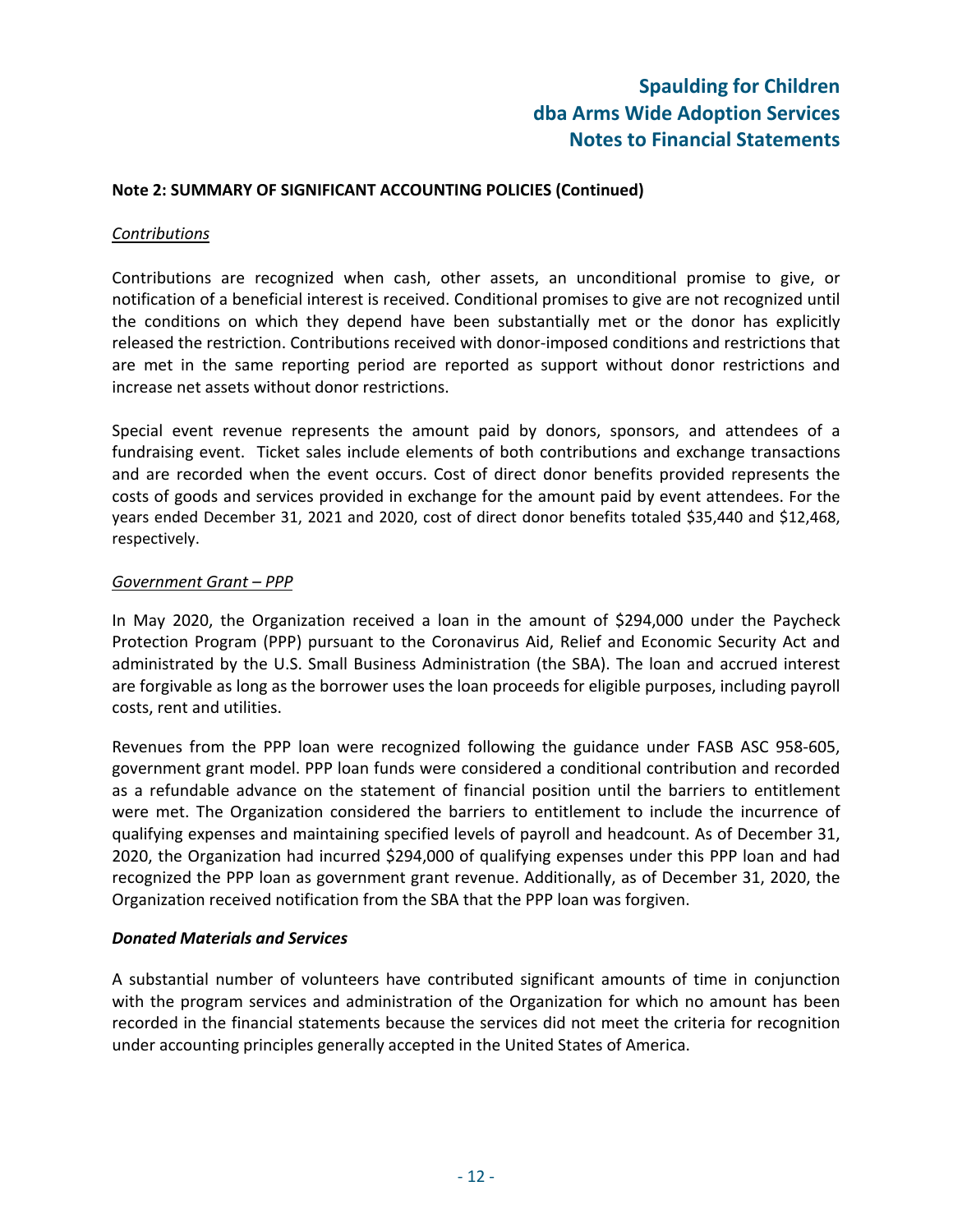#### **Note 2: SUMMARY OF SIGNIFICANT ACCOUNTING POLICIES (Continued)**

#### *Functional Allocation of Expenses*

Costs identifiable with a specific program or supporting services are charged directly to that particular cost center. Shared costs are allocated amongst the various programs and supporting services. Direct care employees working across multiple cost centers are allocated based upon that employee's actual time and effort. Indirect employees working across multiple cost centers are also allocated based upon actual time and effort. At least annually, the Organization's staffing plan is reviewed and updated to determine the number of full‐time equivalent staff allocated to the various cost centers. The shared costs are allocated based upon the percentage of full‐time equivalents within each cost center. The typical shared costs using this functional method include supplies, insurance and telephone. Occupancy shared cost, such as rent, is allocated directly to each cost center based upon the actual cost center's percentage of the Organization's total square footage.

#### *Income Taxes*

The Organization is exempt from Federal income tax under Section 501(c)(3) of the Internal Revenue Code and is classified as a public charity under Section  $509(b)(1)(A)(vi)$ .

The Organization accounts for uncertain tax positions, when it is more likely than not that such an asset or a liability will be realized. As of December 31, 2021 and 2020, management believes there were no uncertain tax positions.

#### *Subsequent Events*

Management has evaluated subsequent events through the date that the financial statements were available to be issued, May 26, 2022. See Notes 8 and 11. No subsequent events occurring after this date have been evaluated for inclusion in these financial statements.

#### *Accounting Guidance Not Yet Adopted*

In February 2016, the FASB issued ASU 2016‐02, Leases (Topic 842). The guidance in this ASU and its amendments supersedes the leasing guidance in Topic 840, entitled Leases. Under the guidance, lessees are required to recognize lease assets and lease liabilities on the statement of financial position for all leases with terms longer than 12 months. Leases will be classified as either finance or operating, with classification affecting the pattern of expense recognition in the statement of activities. For nonpublic entities, the standard is effective for fiscal years beginning after December 15, 2021. Early adoption is permitted. The Organization is currently evaluating the impact of the guidance on its financial statements.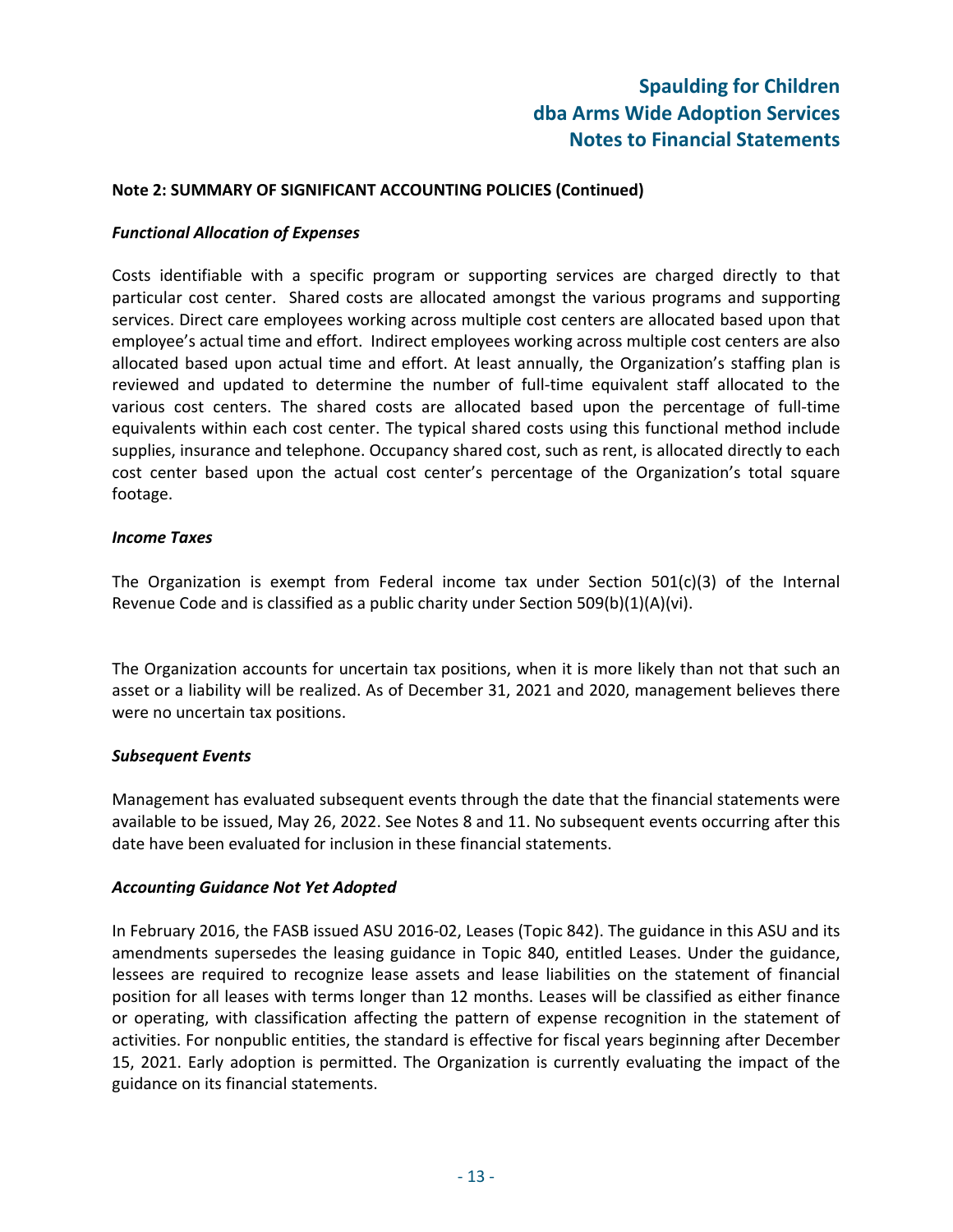#### **Note 2: SUMMARY OF SIGNIFICANT ACCOUNTING POLICIES (Continued)**

In September 2020, the FASB issued ASU 2020‐07, Not‐for‐Profit Entities (Topic 958): Presentation and Disclosures by Not‐for‐Profit Entities for Contributed Nonfinancial Assets. The amendments in this update apply to Not‐for‐Profit entities that receive contributed nonfinancial assets. Under the guidance, entities are required to (1) present contributed nonfinancial assets as a separate line item in the statement of activities, apart from contributions of cash and other financial assets and (2) disclose a disaggregation of the amount of contributed nonfinancial assets recognized within the statements of activities by category that depicts the type of contributed nonfinancial assets and certain qualitative information. This new guidance is required to be applied on a retrospective basis and is effective for annual periods beginning after June 15, 2021. Early adoption is permitted. The Organization is currently evaluating the impact of the guidance on its financial statements.

#### **Note 3: LIQUIDITY AND AVAILABILITY OF RESOURCES**

As of December 31, 2021, the Organization has \$1,012,001 of financial assets available within one year of the statement of financial position date consisting of cash of \$230,094, accounts receivable of \$556,933, and promises to give of \$224,974. Except for \$181,794 of promises to give restricted for core adoption and post adoption programs, none of the financial assets are subject to donor or other contractual restrictions that make them unavailable for general expenditure within one year of the statement of financial position date. The Organization has a goal to maintain financial assets to meet 60 to 90 days of normal operating expenses, which are on average \$290,000 per month. As more fully described in Note 8, the Organization has a committed line of credit in the amount of \$100,000, which could be drawn upon in the event of an unanticipated liquidity need.

As of December 31, 2020, the Organization had \$864,390 of financial assets available within one year of the statement of financial position date consisting of cash of \$214,606, accounts receivable of \$470,362, and promises to give of \$179,422. Except for \$153,991 of promises to give restricted for core adoption and post adoption programs, none of the financial assets were subject to donor or other contractual restrictions that made them unavailable for general expenditure within one year of the statement of financial position date. The Organization had a goal to maintain financial assets to meet 60 to 90 days of normal operating expenses, which were on average \$243,000 per month. As more fully described in Note 8, the Organization had a committed line of credit in the amount of \$100,000, which could be drawn upon in the event of an unanticipated liquidity need.

The Organization's endowment funds consist of donor‐restricted endowments as well as income from those funds. Only the income from Holland endowment fund is restricted for specific purposes until appropriated and, therefore, is not available for general expenditure.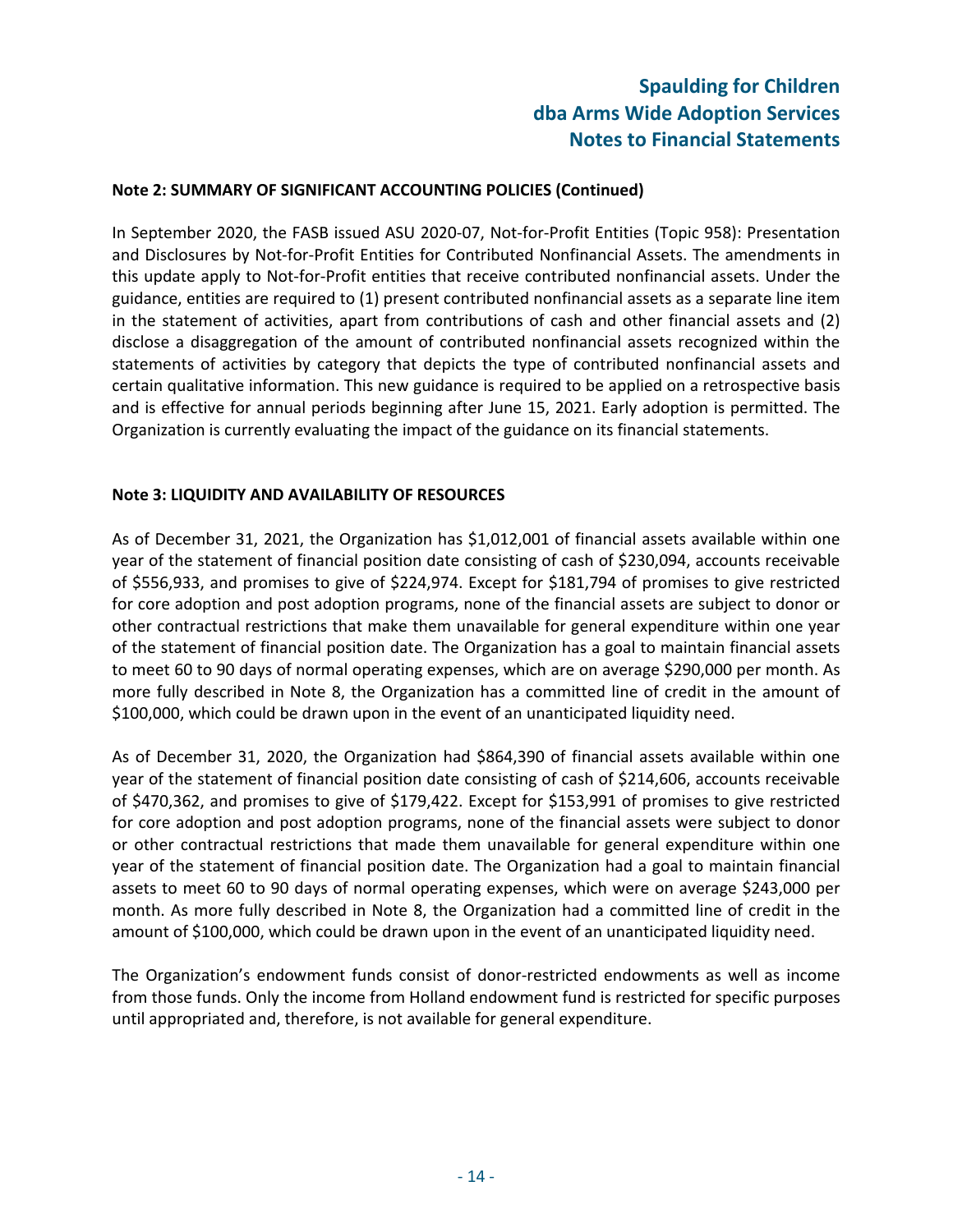#### **Note 4: PROMISES TO GIVE**

Promises to give consists of the following:

| December 31,           |    | 2021    |   | 2020    |  |  |
|------------------------|----|---------|---|---------|--|--|
|                        |    |         |   |         |  |  |
| Less than one year     |    |         |   |         |  |  |
| United Way             | \$ | 25,127  | S | 33,991  |  |  |
| Other pledges          |    | 199,847 |   | 145,431 |  |  |
|                        |    |         |   |         |  |  |
|                        |    | 224,974 |   | 179,422 |  |  |
|                        |    |         |   |         |  |  |
| One to five years      |    |         |   | 50,000  |  |  |
|                        |    |         |   |         |  |  |
| Total promises to give |    | 224,974 |   | 229,422 |  |  |

#### **Note 5: PROPERTY AND EQUIPMENT**

Property and equipment consist of the following:

| December 31,                                              | 2021                 | 2020                |  |  |  |
|-----------------------------------------------------------|----------------------|---------------------|--|--|--|
| Furniture and equipment<br>Less: accumulated depreciation | 128,356<br>(88, 921) | 122,316<br>(77,012) |  |  |  |
| Property and equipment, net                               | 39.435               | 45,304              |  |  |  |

Depreciation expense for the years ended December 31, 2021 and 2020 was \$11,909 and \$8,210, respectively.

#### **Note 6: FAIR VALUE MEASUREMENTS**

Fair value is defined as the exchange price that would be received for an asset or paid to transfer a liability (an exit price) in the principal or most advantageous market for the asset or liability in an orderly transaction between market participants on the measurement date. The three tier fair value hierarchy requires an entity to maximize the use of observable inputs and minimize the use of unobservable inputs when measuring fair value.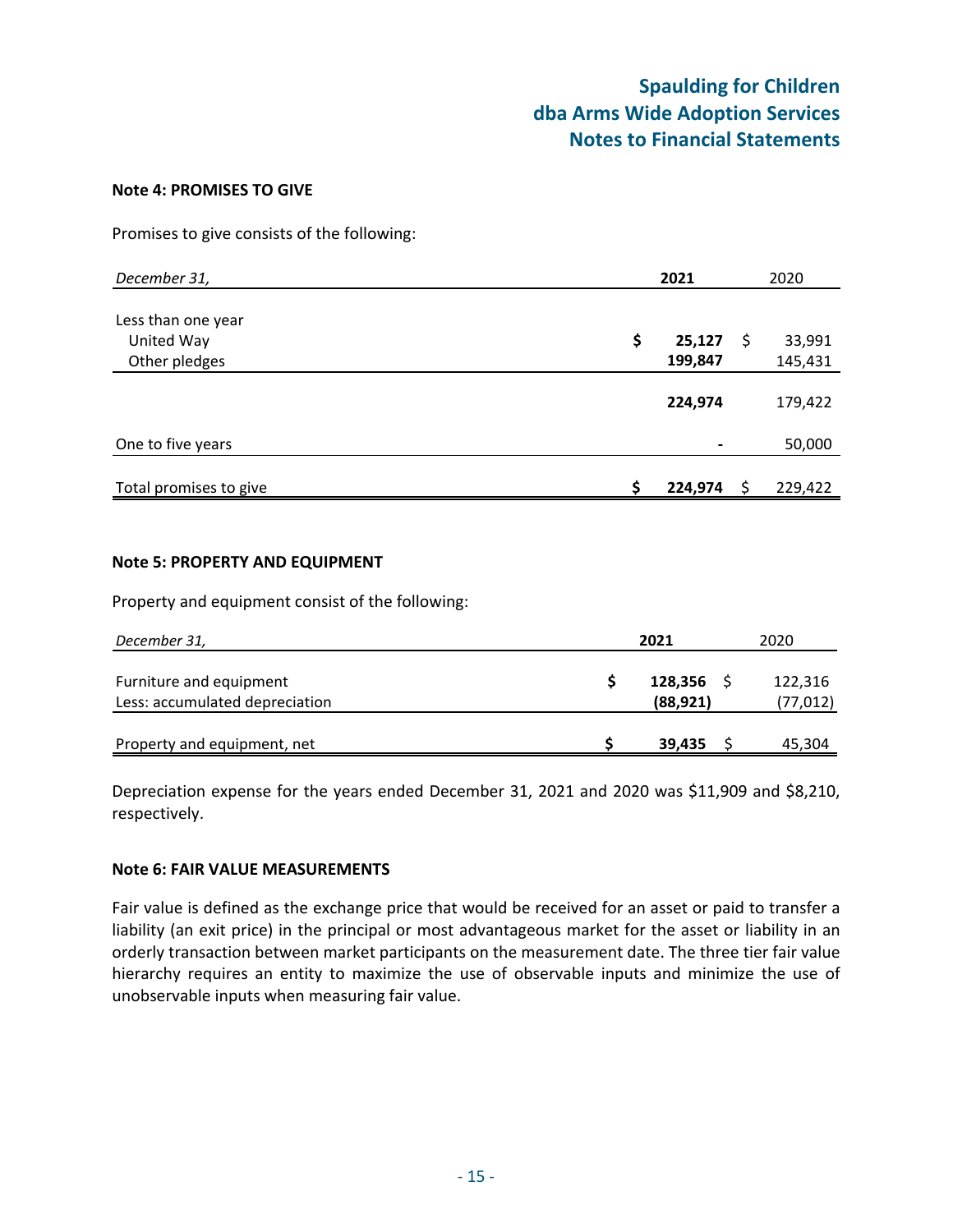#### **Note 6: FAIR VALUE MEASUREMENTS (Continued)**

The three levels of inputs that may be used to measure fair value are as follows:

*Level 1* – Quoted market prices in active markets for identical assets or liabilities.

*Level 2* – Inputs other than Level 1 inputs that are either directly or indirectly observable such as quoted prices for similar assets or liabilities in active markets; quoted prices for identical or similar assets or liabilities in markets that are not active; inputs other than quoted prices that are observable; or other inputs not directly observable, but derived principally from, or corroborated by, observable market data.

*Level 3* – Unobservable inputs that are supported by little or no market activity.

The Organization utilizes the market approach to measure fair value for its financial assets and liabilities. The market approach uses prices and other relevant information generated by market transactions involving identical or comparable assets or liabilities. Investments in mutual funds are carried at fair value based on quoted market values in active markets (Level 1).

Fair value of assets measured on a recurring basis at December 31, 2021 and 2020 are as follows:

| December 31,      | Fair Value | Quoted Prices in<br><b>Active Markets</b><br>for Identical<br>Assets (Level 1) |  | Significant Other<br>Observable<br>Inputs (Level 2) | Significant<br>Unobservable<br>Inputs (Level 3) |
|-------------------|------------|--------------------------------------------------------------------------------|--|-----------------------------------------------------|-------------------------------------------------|
| 2021 Mutual funds | 725,126 \$ | 725,126                                                                        |  | $\overline{\phantom{0}}$                            | $\overline{\phantom{0}}$                        |
| 2020 Mutual funds | 606,211    | 606,211                                                                        |  | $\overline{\phantom{0}}$                            | $\overline{\phantom{0}}$                        |

#### **Note 7: COMPENSATED ABSENCES**

Employees earn annual vacation leave monthly. Accrued vacation hours may be payable upon termination. The Organization has accrued approximately \$15,000 at December 31, 2021 and 2020, related to accumulated earned vacation.

#### **Note 8: LINE OF CREDIT**

The Organization has a line of credit with a bank totaling \$100,000. The line has a maturity date of May 13, 2022 and is unsecured. Borrowings under the credit agreement bear interest at prime rate plus 2.00% but no less than 4.50% (4.50% and 4.25% at December 31, 2021 and 2020, respectively). As of December 31, 2021 and 2020, the Organization did not have an outstanding balance.

Subsequent to year end, the line of credit was extended to mature on May 13, 2023 at substantially the same terms as noted above.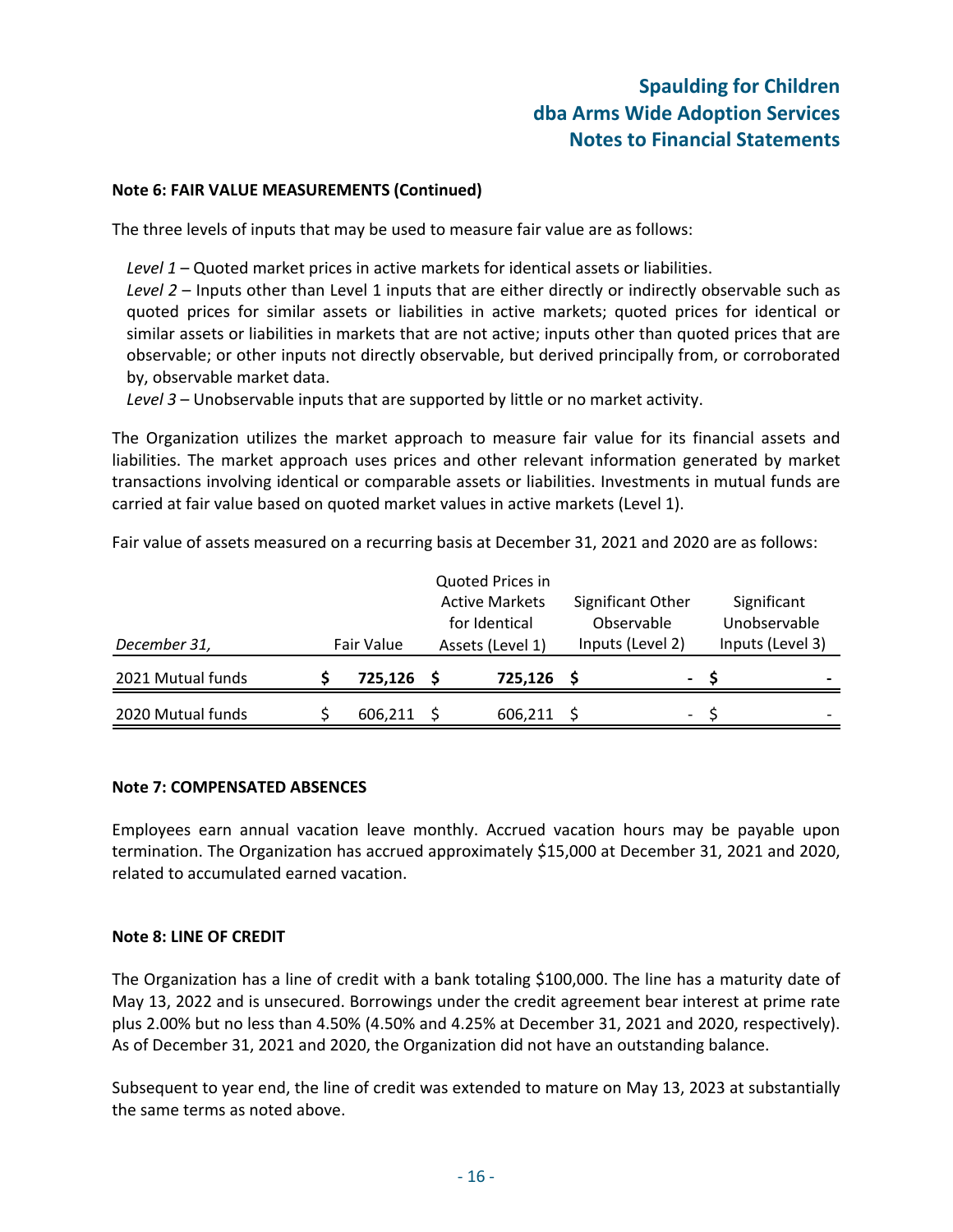#### **Note 9: NET ASSETS WITH DONOR RESTRICTIONS**

Net assets with donor restrictions are available for the following purposes:

| December 31,                                          | 2021          |    | 2020    |
|-------------------------------------------------------|---------------|----|---------|
|                                                       |               |    |         |
| <b>Purpose restricted</b>                             |               |    |         |
| Core adoption program                                 | \$<br>170,870 | S. | 110,616 |
| Post adoption program                                 | 58,888        |    | 117,561 |
| Foster care program                                   | 1,101         |    | 2,076   |
| Marketing                                             | 10,000        |    |         |
| Other                                                 | 500           |    | 500     |
| Scholarships for adopted children,                    |               |    |         |
| accumulated undistributed earnings                    | 282,137       |    | 212,367 |
| Total purpose restricted                              | 523,496       |    | 443,120 |
| Subject to appropriation and expenditure              |               |    |         |
| <b>Future Nocella Endowment distributions</b>         | 50,000        |    |         |
| Perpetual in nature                                   |               |    |         |
| Holland Endowment - scholarships for adopted children | 162,632       |    | 162,632 |
| Fondren Endowment - core adoption program             | 68,247        |    | 68,247  |
| Nocella Endowment - operations                        | 100,000       |    | 100,000 |
| Total perpetual in nature                             | 330,879       |    | 330,879 |
| Total with donor restrictions                         | \$<br>904,375 | Ş  | 773,999 |

#### **Note 10: NET ASSETS RELEASED FROM RESTRICTIONS**

During the years ended December 31, 2021 and 2020, net assets with donor restrictions of \$512,140 and \$600,612, respectively, were released from donor restrictions by satisfying purpose restrictions.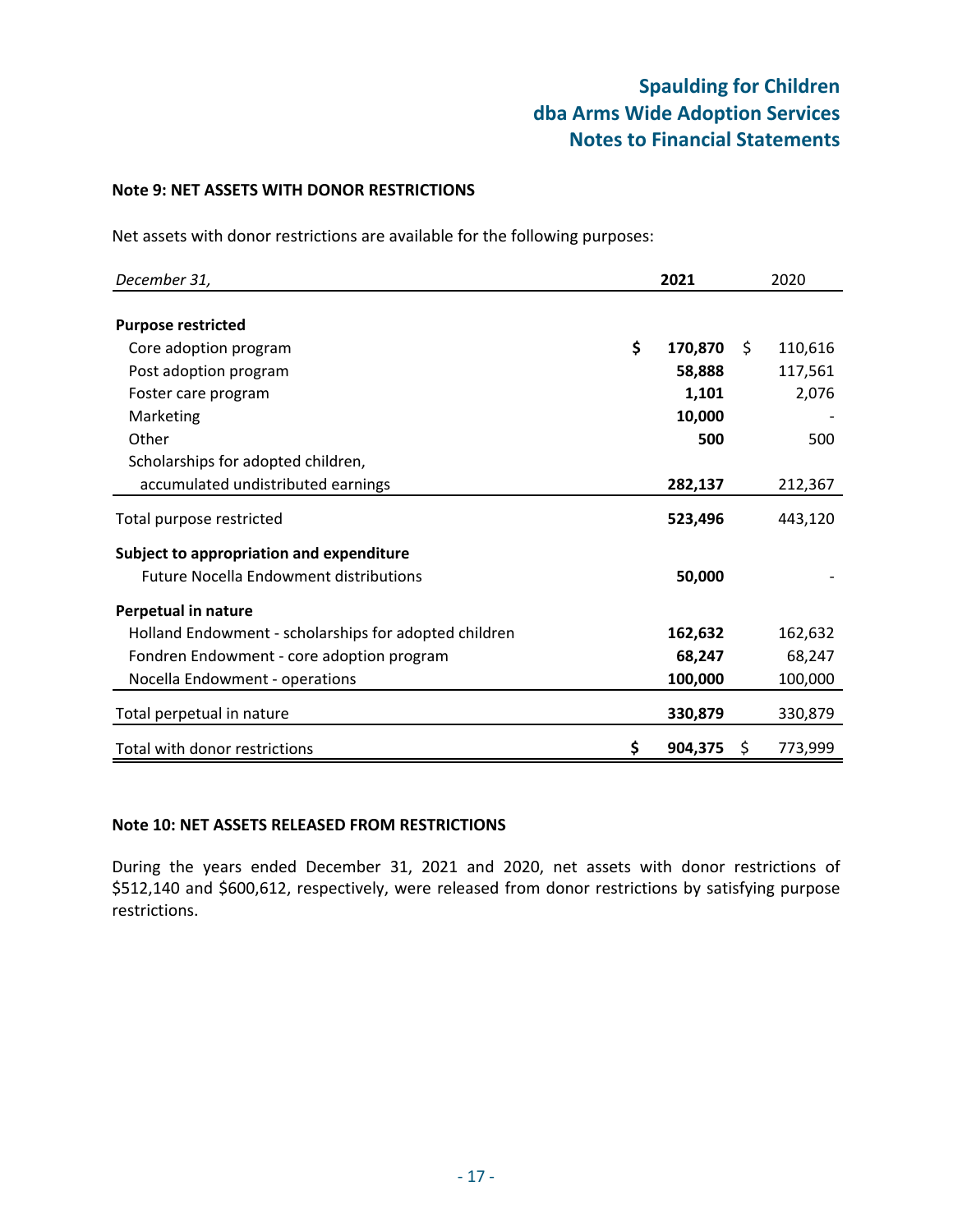#### **Note 11: ENDOWMENTS**

#### *Interpretation of Relevant Law*

The Endowment Fund Trustees of the Organization have interpreted the Texas Uniform Prudent Management of Institutional Funds Act (the Act) as requiring the preservation of the fair value of the original gift as of the gift date of the donor‐restricted endowment funds absent explicit donor stipulations to the contrary. As a result of this interpretation, the Organization classifies as net assets with donor restriction  $-$  perpetual in nature (a) the original value of gifts donated to the permanent endowment, (b) the original value of subsequent gifts donated to the permanent endowment, and (c) accumulations to the permanent endowment made in accordance with the direction of the applicable donor gift instrument at the time the accumulation is added to the fund. The remaining portion of the Holland donor-restricted endowment fund that is not classified as perpetual in nature is classified as with donor restrictions until those amounts are appropriated for expenditure by the organization in a manner consistent with the standard of prudence prescribed by the Act. The remaining portions of the Fondren and Nocella donor-restricted endowment funds that are not classified as perpetual in nature are classified as without donor restrictions.

In accordance with the Act, the Organization considers the following factors in making the determination to appropriate or accumulate donor-restricted endowment funds:

- Duration and preservation of the funds
- Purposes of the Organization and the donor-restricted endowment fund
- General economic conditions
- Possible effect of inflation and deflation
- Earnings of the fund the previous year such that the fund's value will increase at least at the rate of inflation as reported by the U.S. Department of Labor, Bureau of Labor Statistics.
- Other resources of the Organization
- Investment policies of the Endowment Fund

#### *Return Objective and Risk Parameters*

The Organization has adopted investment and spending policies for endowment assets that attempt to provide a predictable stream of funding for scholarships supported by its endowment while seeking to maintain the purchasing power of the endowment assets. Under this policy, the endowment assets are invested in a manner to provide long‐term growth of the assets for future needs without exposure to undue risk.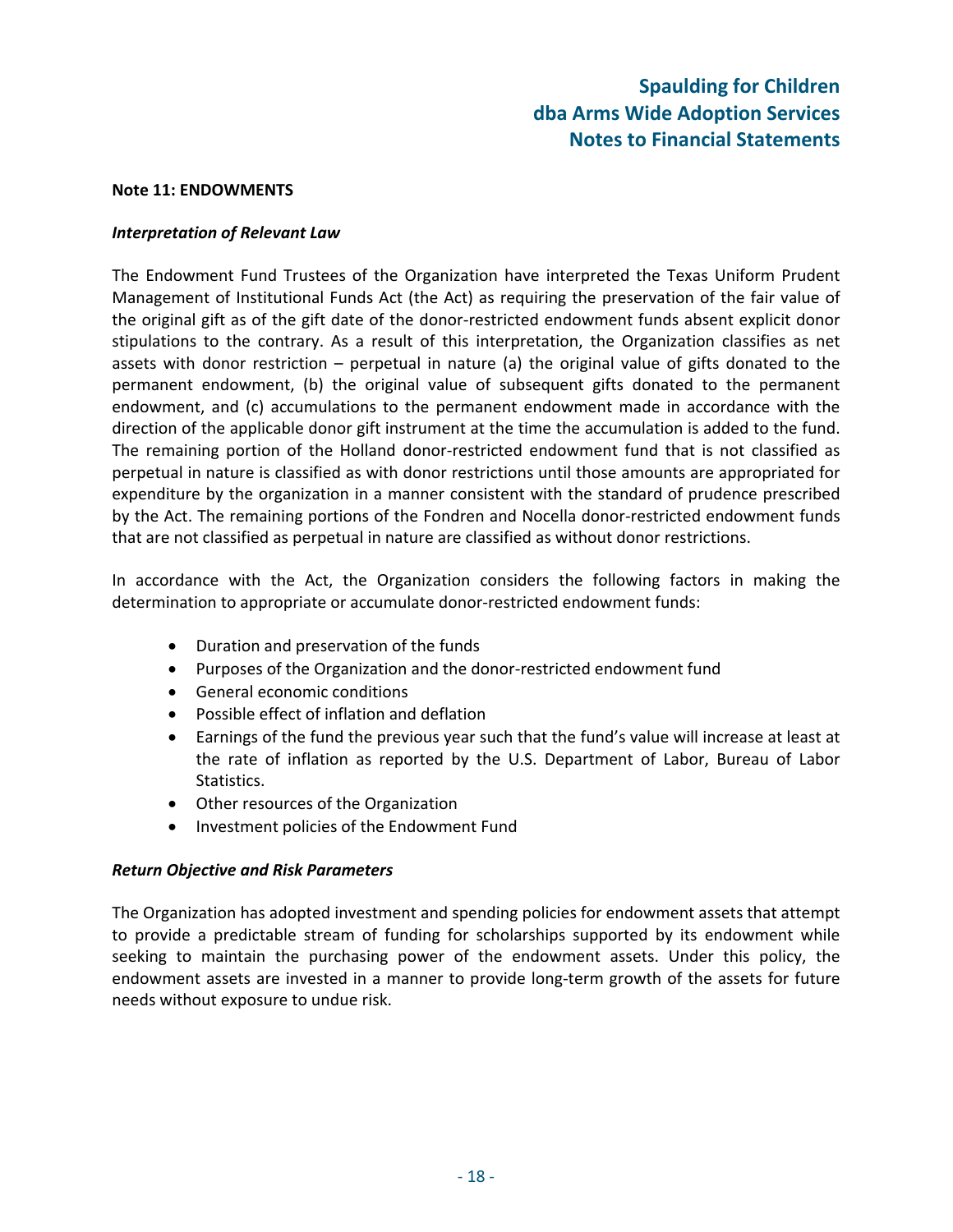#### **Note 11: ENDOWMENTS (Continued)**

#### *Strategies Employed for Achieving Objectives*

To satisfy its long‐term growth objectives, the Organization relies on a total return strategy in which investment returns are achieved through both capital appreciation (realized and unrealized) and current yield (interest and dividends). The Organization targets an asset allocation that will achieve its long‐term return objectives within prudent risk constraints.

#### *Spending Policy and How the Investment Objectives Relate to Spending Policy*

The Organization has a policy of appropriating for distribution each year a percentage of the fair market value of the assets of the fund on December 31 of the preceding year. The Board of Directors may elect not to receive the full amount available. The percentage of the fair market value of the fund that is made available to the Organization shall be based on the earnings of the fund the previous year and set such that the fund's value will increase at least at the rate of inflation as reported by the U.S. Department of Labor, Bureau of Labor Statistics.

The following tables describe the Organization's endowment net asset composition by type of fund and the changes in endowment net assets as of and for the years ended December 31, 2021 and 2020:

Endowment net asset composition by type of fund:

| December 31, 2021                                                                                                              |  | Without donor<br>restrictions |     | With donor<br>restrictions |   | Total             |  |  |
|--------------------------------------------------------------------------------------------------------------------------------|--|-------------------------------|-----|----------------------------|---|-------------------|--|--|
| Donor-restricted endowment funds<br>Original donor-restricted gift amount and amounts<br>required to be retained in perpetuity |  |                               | - S | 330.879                    | S | 330,879           |  |  |
| Original donor-restricted gift amount and amounts<br>required to be retained for future usage<br>Accumulated investment gains  |  | 62,110                        |     | 50,000<br>282,137          |   | 50,000<br>344,247 |  |  |
| Donor-restricted endowment funds                                                                                               |  | 62.110                        |     | 663,016                    |   | 725,126           |  |  |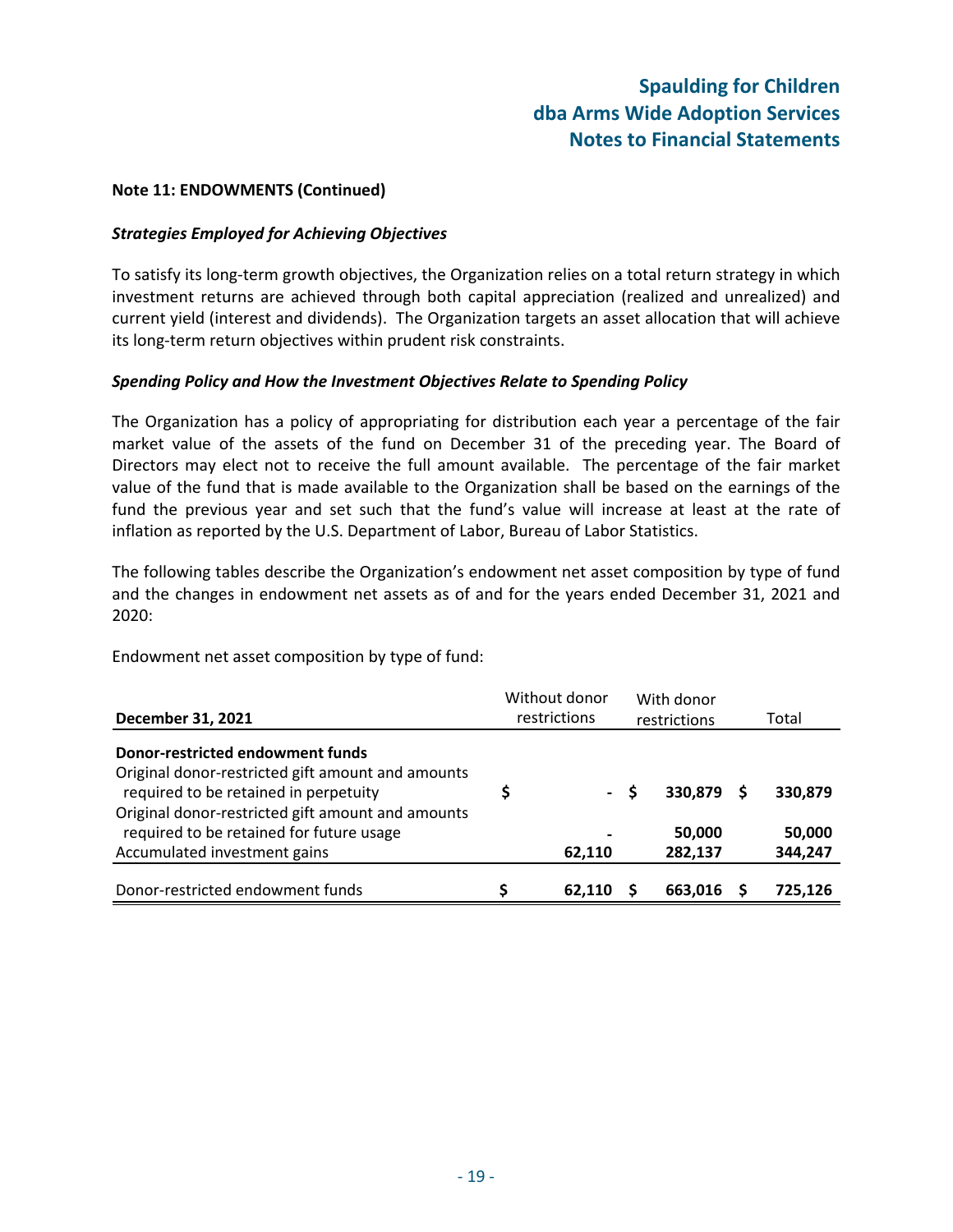#### **Note 11: ENDOWMENTS (Continued)**

| <b>December 31, 2020</b>                                                                                                                                              | Without donor<br>restrictions |        | With donor<br>restrictions |                      | Total |                    |
|-----------------------------------------------------------------------------------------------------------------------------------------------------------------------|-------------------------------|--------|----------------------------|----------------------|-------|--------------------|
| <b>Donor-restricted endowment funds</b><br>Original donor-restricted gift amount and amounts<br>required to be retained in perpetuity<br>Accumulated investment gains |                               | 62.965 | - S                        | 330.879 S<br>212,367 |       | 330,879<br>275,332 |
| Donor-restricted endowment funds                                                                                                                                      |                               | 62.965 |                            | 543,246              |       | 606,211            |

Changes in the Endowment net assets for the years ended December 31, 2021 and 2020:

|                                                                               | Without donor<br>restrictions |                  | With donor<br>restrictions |                              |   | Total                         |
|-------------------------------------------------------------------------------|-------------------------------|------------------|----------------------------|------------------------------|---|-------------------------------|
| Endowment net assets, January 1, 2020<br>Investment return<br>Contributions   | \$                            | 39,295<br>36,638 | S                          | 376,890<br>66,356<br>100,000 | S | 416,185<br>102,994<br>100,000 |
| Appropriation of endowment<br>assets for expenditure                          |                               | (12, 968)        |                            |                              |   | (12, 968)                     |
| Endowment net assets, December 31, 2020<br>Investment return<br>Contributions |                               | 62,965<br>42,821 |                            | 543.246<br>69,770<br>50,000  |   | 606,211<br>112,591<br>50,000  |
| Appropriation of endowment<br>assets for expenditure                          |                               | (43, 676)        |                            |                              |   | (43, 676)                     |
| Endowment net assets, December 31, 2021                                       | \$                            | 62,110           |                            | 663,016                      | S | 725,126                       |

During 2020, a new donor-restricted endowment, the Anthony and Ruth Nocella Arms Wide Endowment fund, was established with an initial grant of \$100,000, which may be followed with annual contributions at the discretion of the Nocellas and their representatives. In April 2022, the endowment was revised to clarify the distribution parameters where, based on the fair market value on a March 31 valuation, annual distributions may be made before April 30. The endowment may distribute up to 20% per year if the fair market value is between \$100,000 and \$250,000. If the fair market value is over \$250,000, a distribution of 10% of the balance over \$250,000 may be distributed in addition to the 20% distribution of the account balance up to \$250,000. At no time may a distribution be made that reduces the fair market value below a post distribution balance of \$100,000. All contributions by the donor, subsequent to the original \$100,000, are therefore recorded as restricted for future usage. Principal and income distributions may be used for the operating support of the Organization in accordance with its mission and vision.